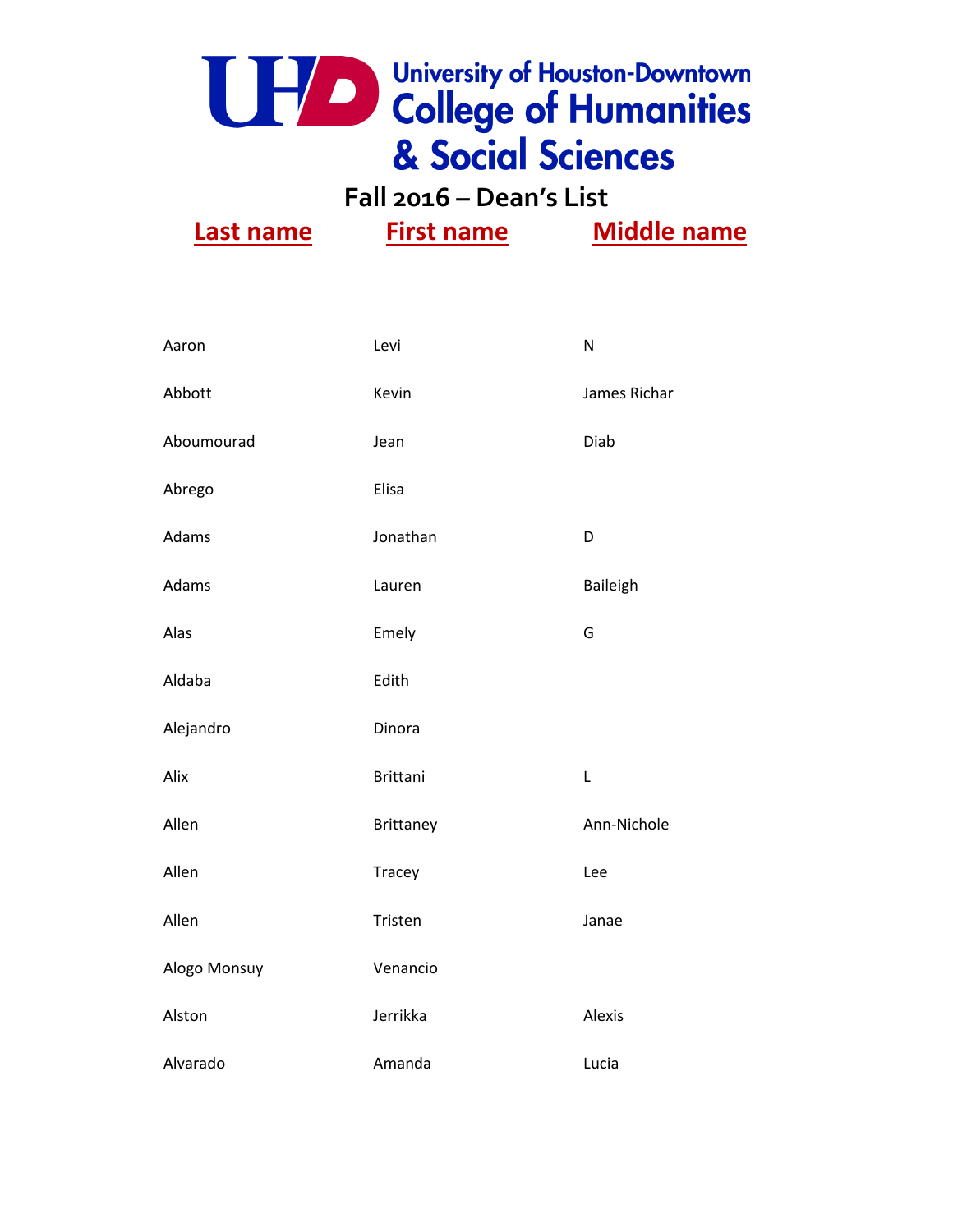**Fall 2016 – Dean's List**

| Alvarado   | Lesle     | Denise    |
|------------|-----------|-----------|
| Alvarez    | Daniela   | Keren     |
| Amri       | Khouloud  |           |
| Anderson   | Sophia    | Rebekah   |
| Andrews    | Annabel   | Rose      |
| Angulo     | Josephine |           |
| Apodaca    | Cali      | Michele   |
| Arceneaux  | Phalon    | Dwayne    |
| Ardon      | Xiomara   | Ezmeralda |
| Arenas     | Maritza   | A         |
| Arizmendez | Maria     | Frances   |
| Armstrong  | Davette   | Tremaine  |
| Armstrong  | Liza      | Denise    |
| Arrasmith  | Raymond   | Charles   |
| Arredondo  | Jimmy     | Alexander |
| Ayala      | Margoth   | Isabel    |
| Ayers      | Alicia    | Renai     |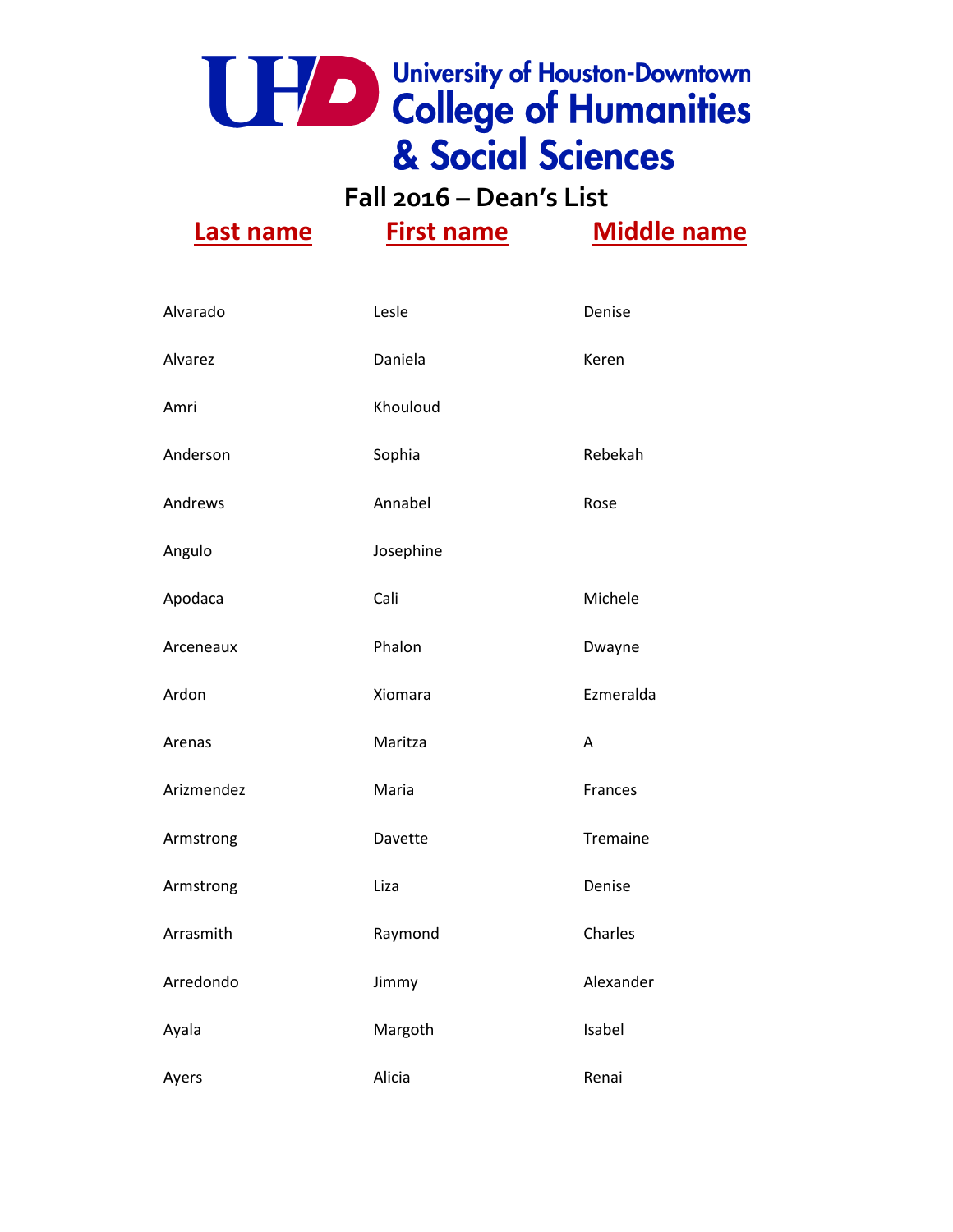

**Fall 2016 – Dean's List Last name First name Middle name**

| Banda           | Elena         |           |
|-----------------|---------------|-----------|
| <b>Banda</b>    | Lorena        |           |
| <b>Banks</b>    | Leslie        | Lynette   |
| <b>Behling</b>  | Vicki         | Lynn      |
| Berkebile       | Melissa       | Ashley    |
| <b>Bible</b>    | Roman         | Daniel    |
| <b>Billings</b> | Christopher   | Luke      |
| Blaylock        | <b>Bria</b>   | Alicea    |
| Bowen           | Jacqueline    | Nicole    |
| Boyd            | Emily         | Sue       |
| <b>Briones</b>  | Jose          | L         |
| Brown           | <b>Bianca</b> | Rosemarie |
| Brown           | Brittney      |           |
| <b>Brown</b>    | Katharine     | Yvonne    |
| <b>Burge</b>    | Elizabeth     | Ana       |
| <b>Burke</b>    | Chloe         | Allyse    |
| <b>Burr</b>     | Shelly        |           |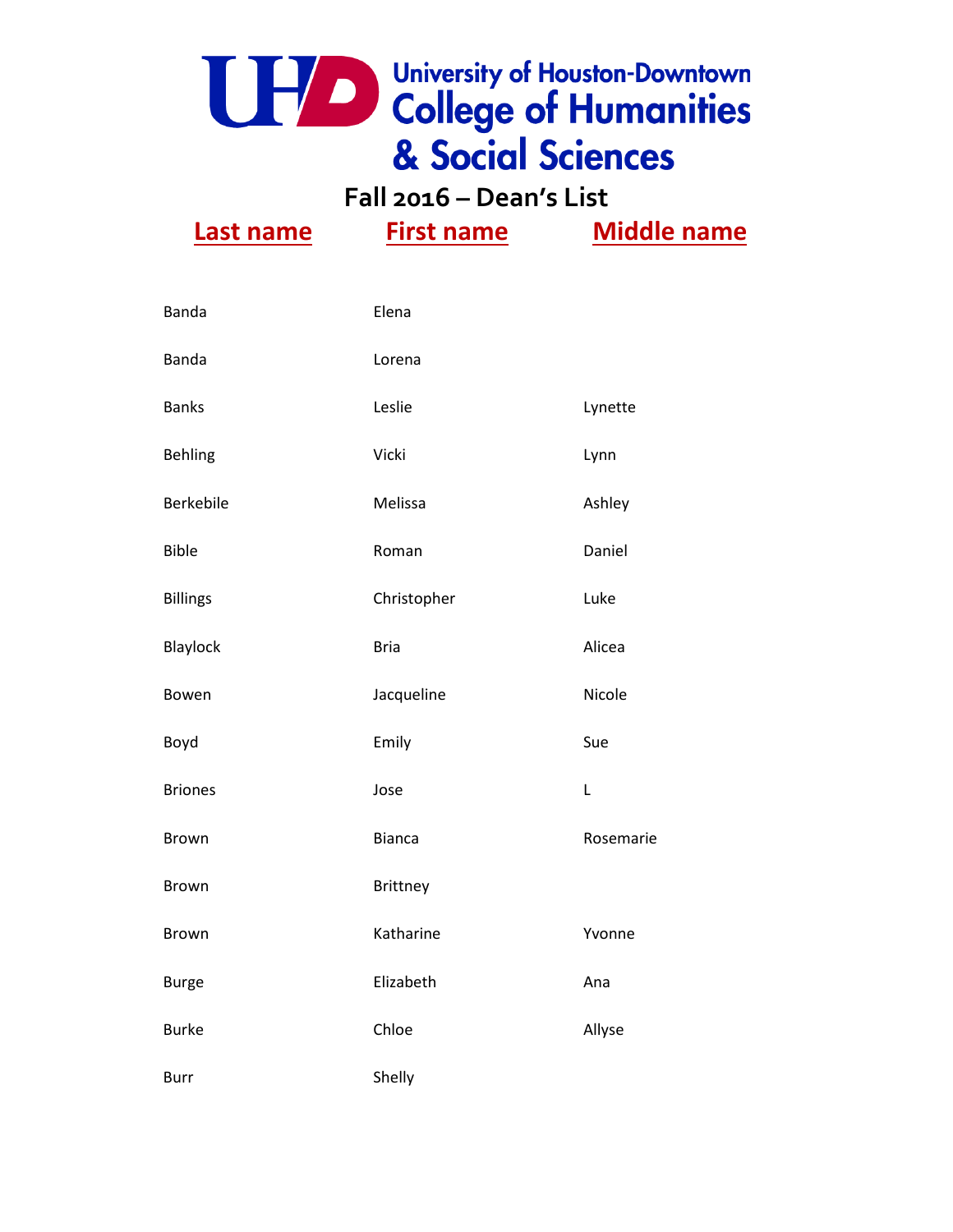**Fall 2016 – Dean's List**

| Caamano         | Silvia    | L             |
|-----------------|-----------|---------------|
| Camarillo       | Arissa    | Raquel        |
| Campbell        | Elizabeth | Rose          |
| Canny           | Thomas    | <b>Baxter</b> |
| Cano Clavijo    | Maria     | Paula         |
| Cant            | Elena     | Carolina      |
| Cantu           | Jessica   | Marie         |
| Carlton         | Taylor    | Nicole        |
| Carrillo        | Monica    | Laura         |
| Carstens        | Vanessa   | Andrea        |
| Carter          | Kendrick  |               |
| Carter          | Navodka   |               |
| Casas           | Vanessa   |               |
| Casey           | Mariah    | Ann           |
| Castaneda       | Amanda    | Marie         |
| Castillo Lozano | Saul      |               |
| Castillo        | Jasmine   |               |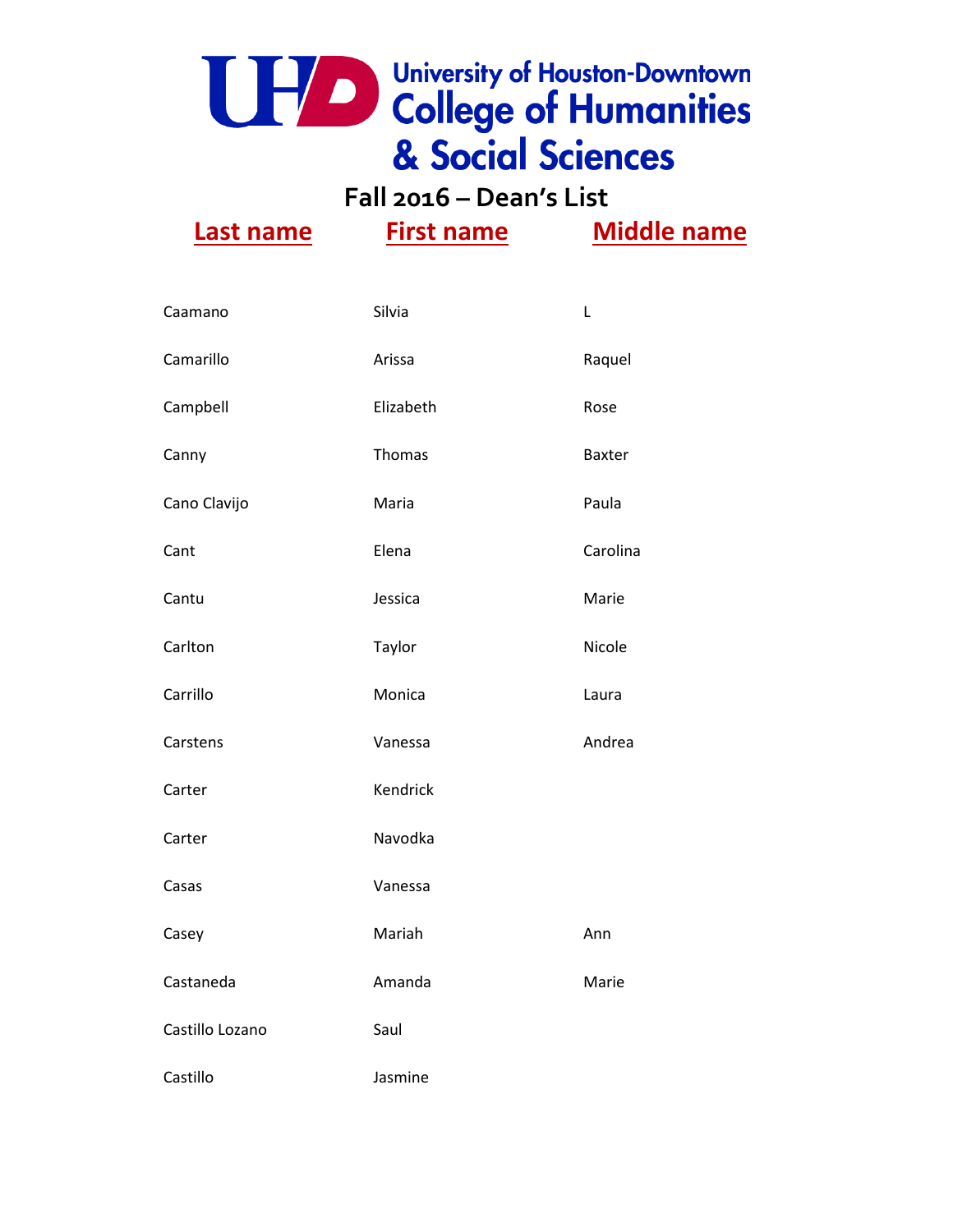**Fall 2016 – Dean's List**

| Castro                  | Tiffanni  | Nichelle   |
|-------------------------|-----------|------------|
| Cerezo                  | Elizabeth |            |
| Charles                 | Jennifer  | Eleanor    |
| Chavez                  | Danielle  | Elizabeth  |
| Chavez                  | Jose      | Antonio    |
| Cheairs                 | Kirbi     | Meghann    |
| Chicas                  | Angie     | Giselle    |
| Cienfuegos              | Reynaldo  |            |
| Comis                   | Maria     | Del Carmen |
| Cormier                 | Eumeka    | Miller     |
| Corona Ahumada          | Hana      |            |
| <b>Corrales Ramirez</b> | Gloria    | Υ          |
| Cortes                  | Jose      | Juan       |
| Covarrubias             | Graciela  |            |
| Crawford                | Kortney   | Ida        |
| Cruz                    | Connie    | Marie      |
| Cruz                    | Stephanie |            |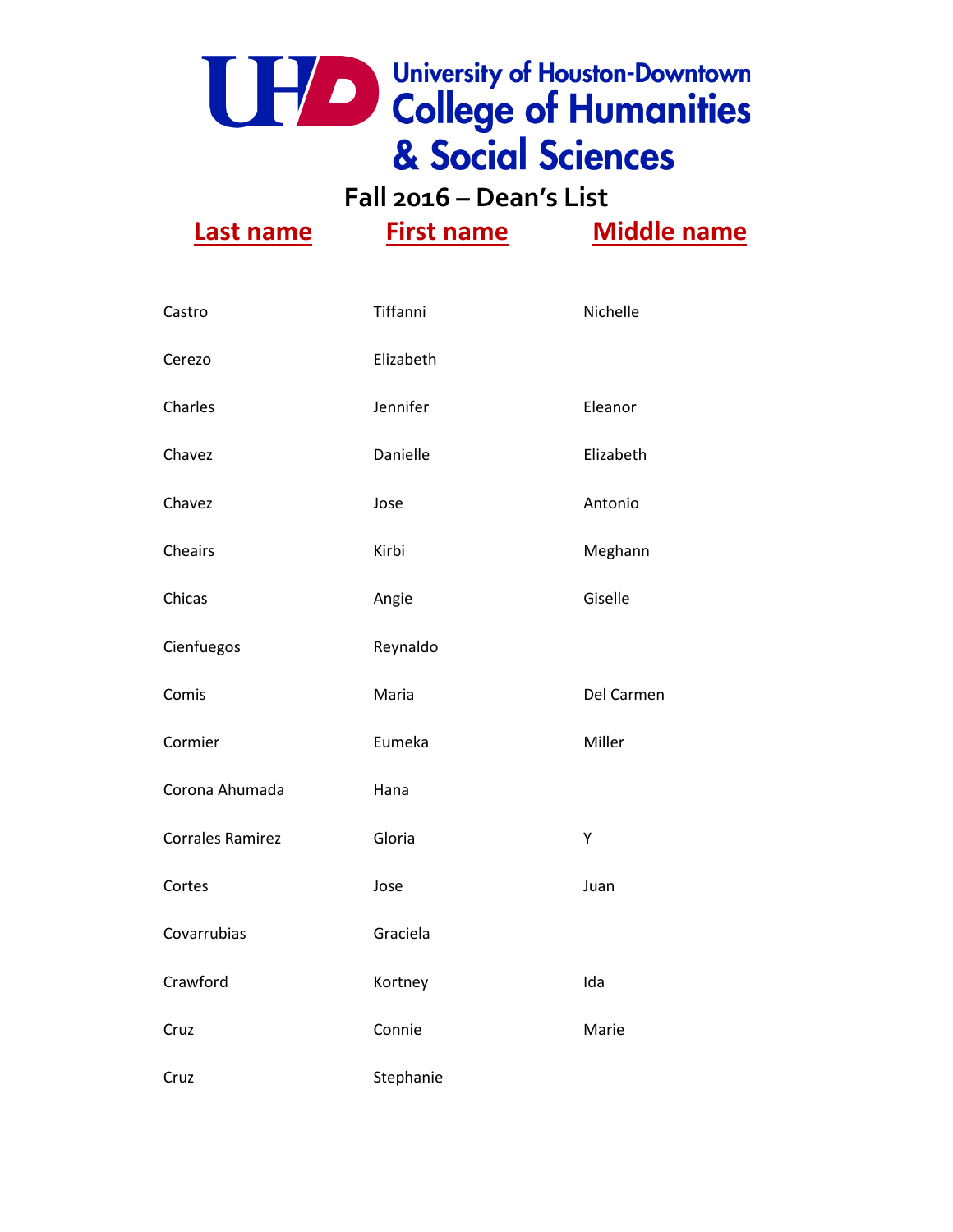**Fall 2016 – Dean's List**

| Dave           | Siddhi    | S              |
|----------------|-----------|----------------|
| <b>Dawkins</b> | Darius    | J              |
| De La Cruz     | Engracia  | Cristina       |
| De La O        | Katy      | Michelle       |
| De Leon        | Victoria  | Nicole         |
| Delgado        | Francisco | <b>Nicolas</b> |
| Detiveaux      | Jacob     | Daniel         |
| Diaz           | Jasmine   | Vanessa        |
| <b>Dickens</b> | Kristy    | Nicole         |
| <b>Dickins</b> | Cristina  | Stamper        |
| Doan           | Vung      | Quang          |
| Downey         | Shamika   |                |
| <b>Duenas</b>  | Manuel    | Alejandro      |
| Dunbar         | Emily     | M              |
| Durham         | Wesley    | Allen          |
| Duval          | Myka      | Christine      |
| Edwards        | Stephen   | Farrell        |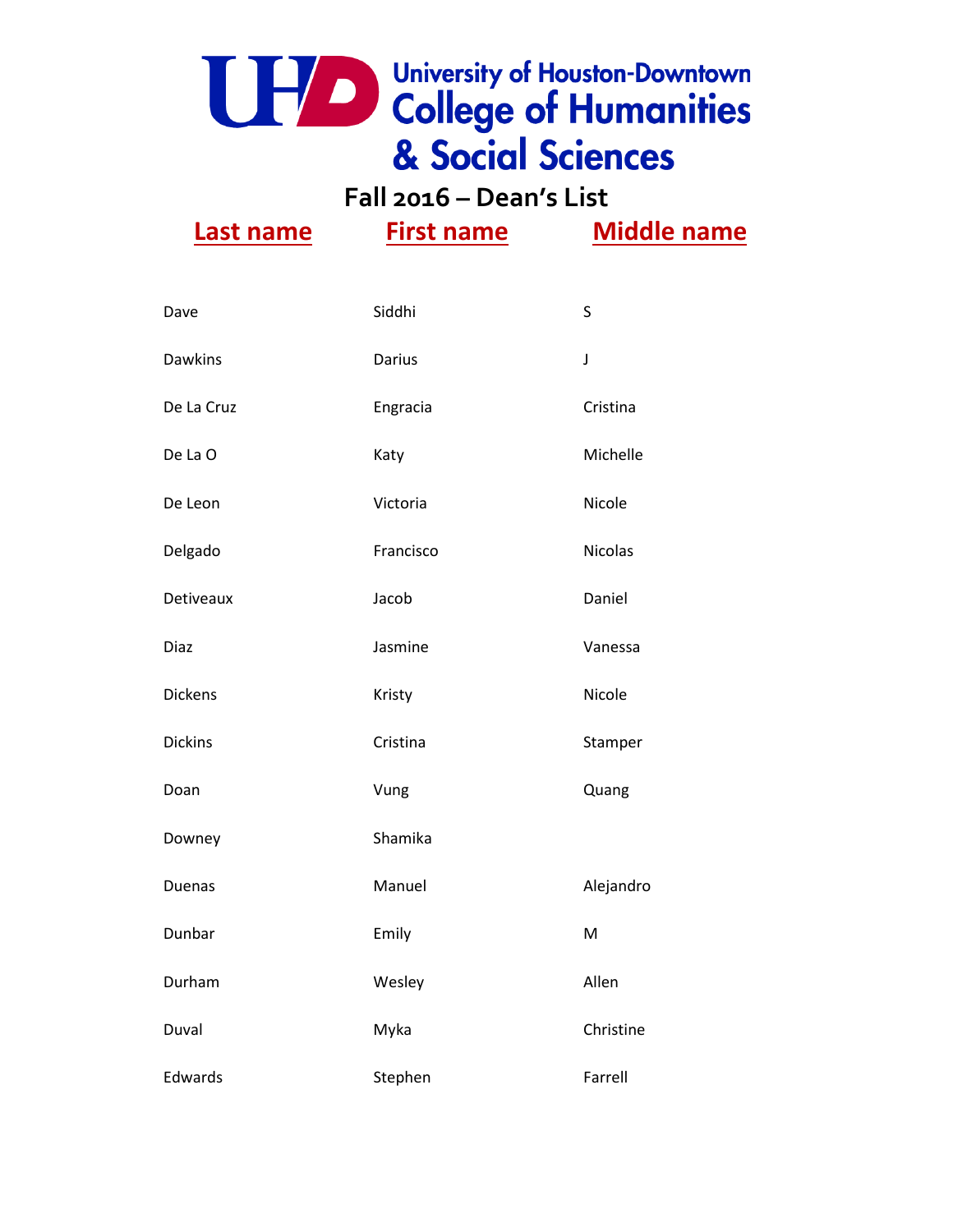**Fall 2016 – Dean's List**

| El Attar     | Marie         | Johnson   |
|--------------|---------------|-----------|
| Enax         | Clint         | ${\sf R}$ |
| Escobar      | Karina        |           |
| Esquivel     | Diana         | Evelin    |
| Etokebe      | Nseobong      | Ime       |
| Ezeakor      | Lydia         | Lucille   |
| Ferreyra     | Isaac         |           |
| Flores       | Janeen        |           |
| Fontenet     | Consuella     | Renee     |
| Ford         | Jacklyn       | Renee'    |
| Foster       | Krystal       | Evon      |
| Franks       | <b>Brandy</b> | Rhaea     |
| Galindo      | Adela         | Josefa    |
| Gallegos     | Debora        |           |
| Gamez        | Yadira        |           |
| Garcia Lopez | Evelyn        | Yunery    |
| Garcia       | Arin          | Claire    |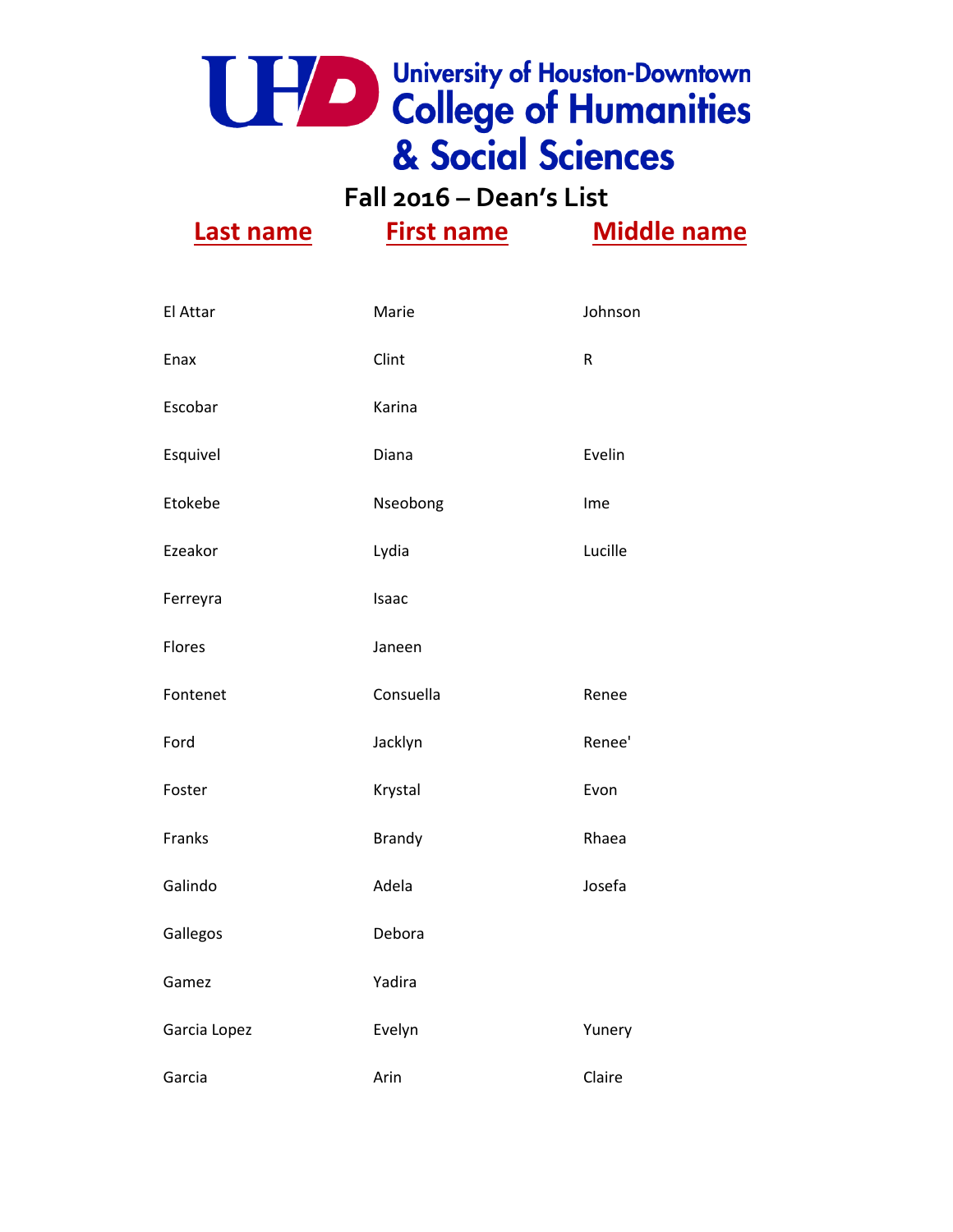**Fall 2016 – Dean's List Last name First name Middle name**

| Garcia   | Cristal       |                |
|----------|---------------|----------------|
| Garcia   | Jesus         | Enrique        |
| Garcia   | Leslie        | <b>Britney</b> |
| Garza    | Isabella      | Carolina       |
| Gillock  | Eliza         | Lara           |
| Giraldo  | Natalia       |                |
| Glenn    | Susann        | Marie          |
| Golding  | Jarreth       | Kerr           |
| Gonzales | Rachel        | Rebekah        |
| Gonzales | Shannon       | Drew           |
| Gonzalez | Arely         | Jasmin         |
| Gonzalez | <b>Benita</b> | Cynthia        |
| Gonzalez | Elisa         | <b>Beatriz</b> |
| Gonzalez | Elizabeth     |                |
| Gonzalez | Esther        |                |
| Gonzalez | Milton        | Fabian         |
| Gough    | William       | Leonard        |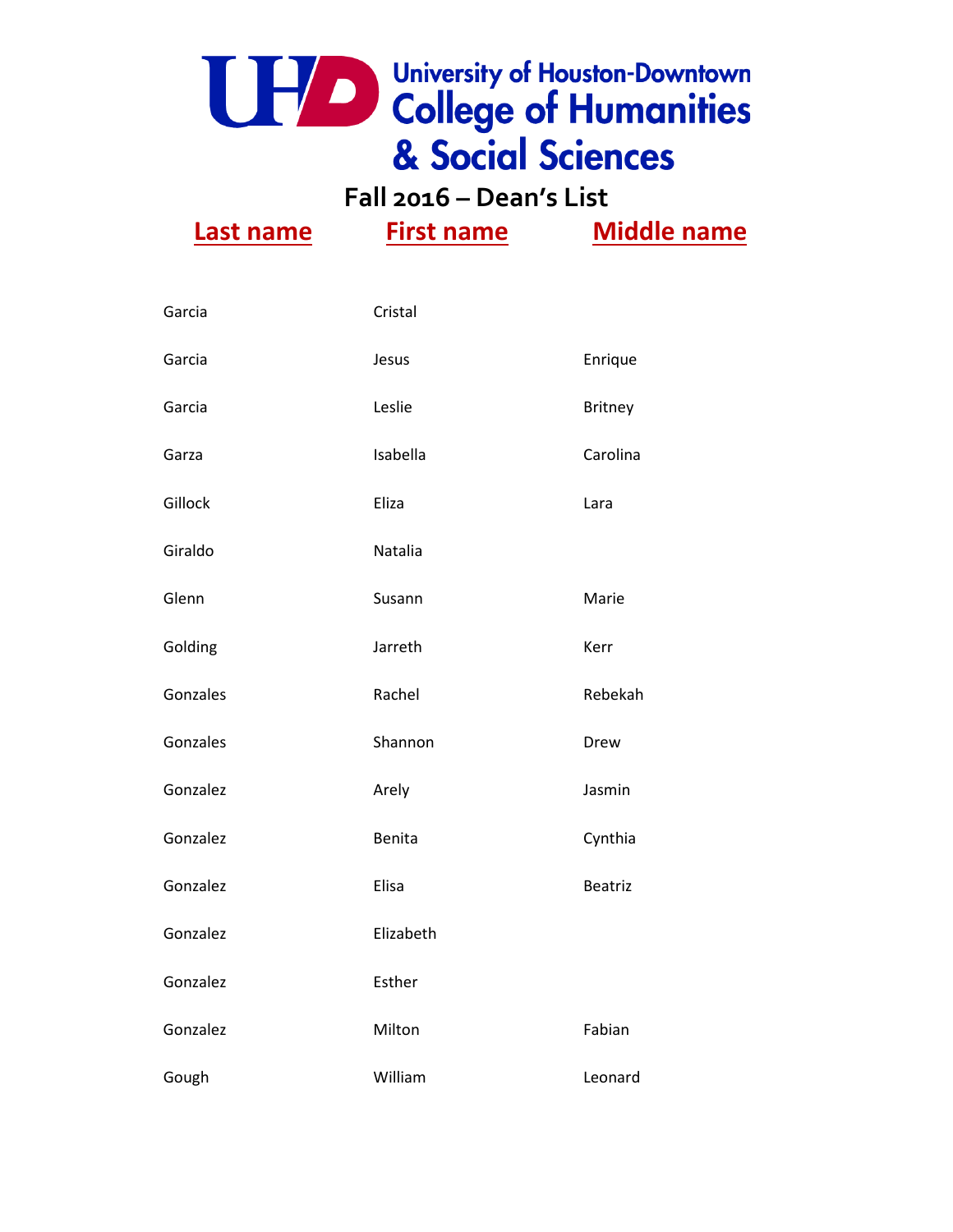**Fall 2016 – Dean's List**

| Gravlee   | Rachel        | D       |
|-----------|---------------|---------|
| Green     | Tamika        | Dwanda  |
| Griffen   | Nicole        | Levette |
| Grimaldo  | Alfred        |         |
| Guajardo  | Carlos        |         |
| Guardado  | Milton        | Anthony |
| Guerra    | Claudia       | Mirella |
| Gul       | Faryal        |         |
| Gunn      | Jasmine       | Yvette  |
| Gutierrez | Christopher   | Enrique |
| Haist     | Keegan        | Ray     |
| Hale      | David         | J       |
| Hall      | Shannon       | L       |
| Halley    | Troy          | Jonell  |
| Harper    | Arbene        | Raveen  |
| Harper    | Rebecca       | S       |
| Helaire   | <b>Briana</b> | Rae     |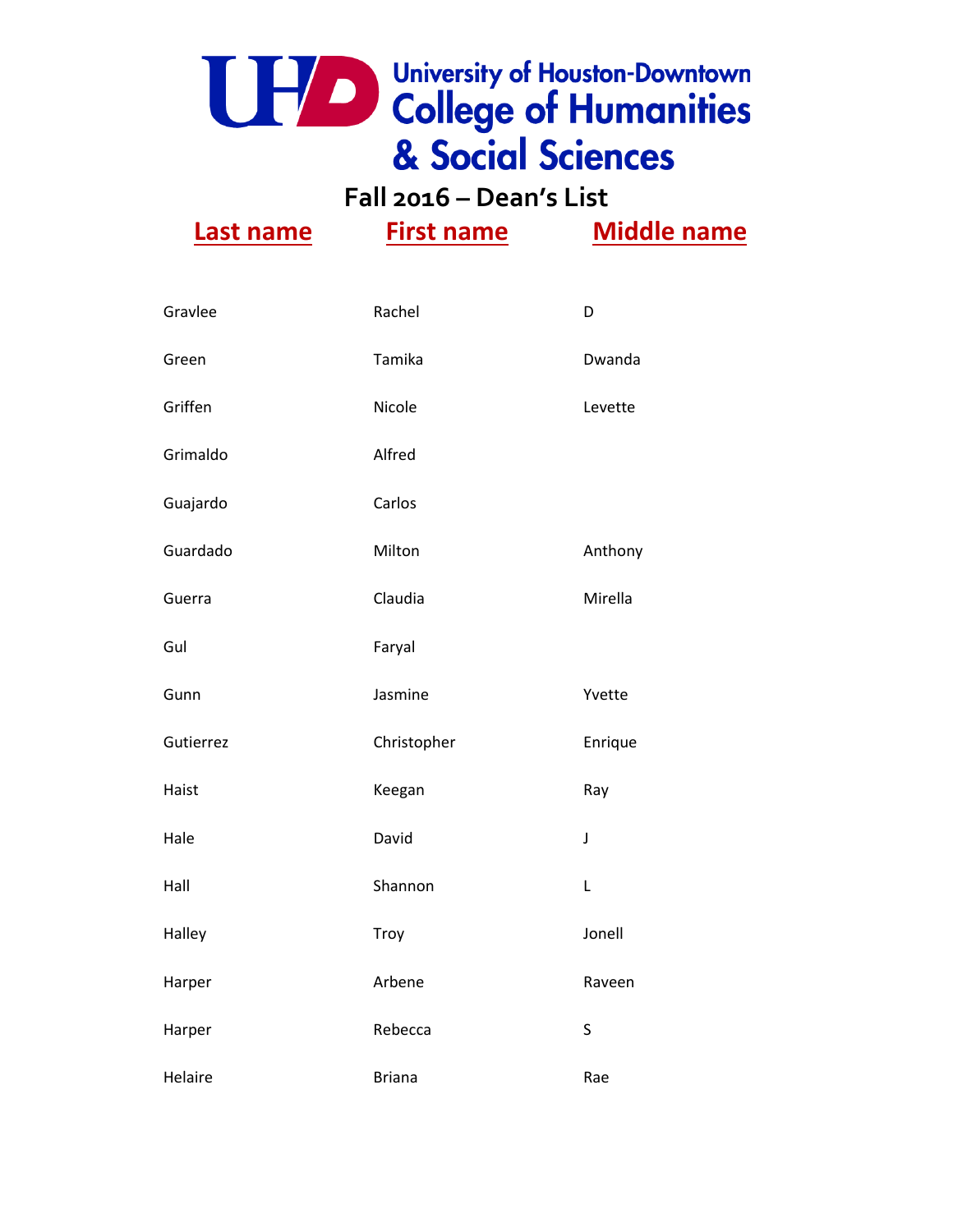

**Fall 2016 – Dean's List**

| Henderson  | Tonya        |           |
|------------|--------------|-----------|
| Hernandez  | Ashley       | Stephanie |
| Hernandez  | <b>Dulce</b> | L         |
| Hernandez  | Michael      |           |
| Herrera    | Danniela     | Cristina  |
| Higgins    | Sheronda     | Gaynell   |
| Hill       | Lauren       | Elizabeth |
| Hill       | Typhani      |           |
| Hiller     | Ryan         |           |
| Hines      | Valneshia    |           |
| Hnatek     | Eda          | Marie     |
| Honeyfield | Felix        |           |
| Hopkins    | Christi      | Smith     |
| Horbelt    | Edward       | Taylor    |
| Hughes     | Erin         | Alexander |
| Hunter     | Anita        | Mari      |
| Hunter     | Cresha       | Quenteash |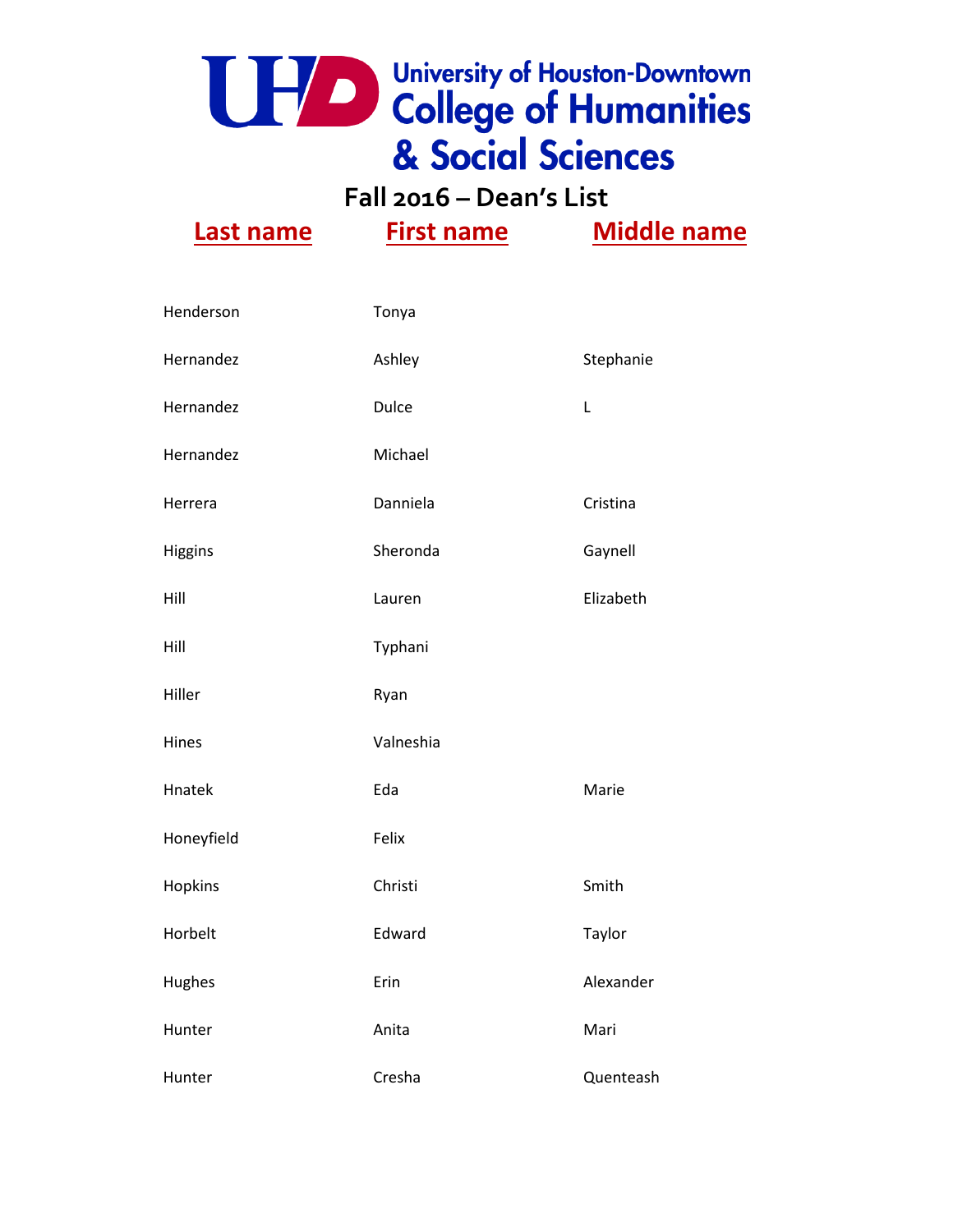**Fall 2016 – Dean's List**

| Hunter        | Hannah     | Angelica                                                                                                                                                                                                                                                                                                                                                                                                                                                                                              |
|---------------|------------|-------------------------------------------------------------------------------------------------------------------------------------------------------------------------------------------------------------------------------------------------------------------------------------------------------------------------------------------------------------------------------------------------------------------------------------------------------------------------------------------------------|
| Hurtado       | Nelson     | Jocimar                                                                                                                                                                                                                                                                                                                                                                                                                                                                                               |
| Huynh         | Jasmine    | Kassandra                                                                                                                                                                                                                                                                                                                                                                                                                                                                                             |
| larussi       | Lauren     | $\mathsf R$                                                                                                                                                                                                                                                                                                                                                                                                                                                                                           |
| Ibarra        | Jacqueline | Daniella                                                                                                                                                                                                                                                                                                                                                                                                                                                                                              |
| Iheonunekwu   | Nelson     | Chialuka                                                                                                                                                                                                                                                                                                                                                                                                                                                                                              |
| Ingles        | Nichole    | Eugena                                                                                                                                                                                                                                                                                                                                                                                                                                                                                                |
| Jackson       | Jasmine    | $\textbf{\textit{j}}% \hspace{1em}\textit{j}_{\text{max}}\hspace{1em}\textit{j}_{\text{max}}\hspace{1em}\textit{j}_{\text{max}}\hspace{1em}\textit{j}_{\text{max}}\hspace{1em}\textit{j}_{\text{max}}\hspace{1em}\textit{j}_{\text{max}}\hspace{1em}\textit{j}_{\text{max}}\hspace{1em}\textit{j}_{\text{max}}\hspace{1em}\textit{j}_{\text{max}}\hspace{1em}\textit{j}_{\text{max}}\hspace{1em}\textit{j}_{\text{max}}\hspace{1em}\textit{j}_{\text{max}}\hspace{1em}\textit{j}_{\text{max}}\hspace$ |
| Jackson       | Lydia      | Catherine                                                                                                                                                                                                                                                                                                                                                                                                                                                                                             |
| Jackson       | Victoria   | Akenese                                                                                                                                                                                                                                                                                                                                                                                                                                                                                               |
| Jaimes        | Jessica    |                                                                                                                                                                                                                                                                                                                                                                                                                                                                                                       |
| Jardon        | Marta      | Luz                                                                                                                                                                                                                                                                                                                                                                                                                                                                                                   |
| Jasso         | Gisela     |                                                                                                                                                                                                                                                                                                                                                                                                                                                                                                       |
| Jennett       | Avery      | Curtis                                                                                                                                                                                                                                                                                                                                                                                                                                                                                                |
| Jerman        | Jasmine    | Nicole                                                                                                                                                                                                                                                                                                                                                                                                                                                                                                |
| John-Baptiste | Reian      |                                                                                                                                                                                                                                                                                                                                                                                                                                                                                                       |
| Johnson       | Andrea     | Nichole                                                                                                                                                                                                                                                                                                                                                                                                                                                                                               |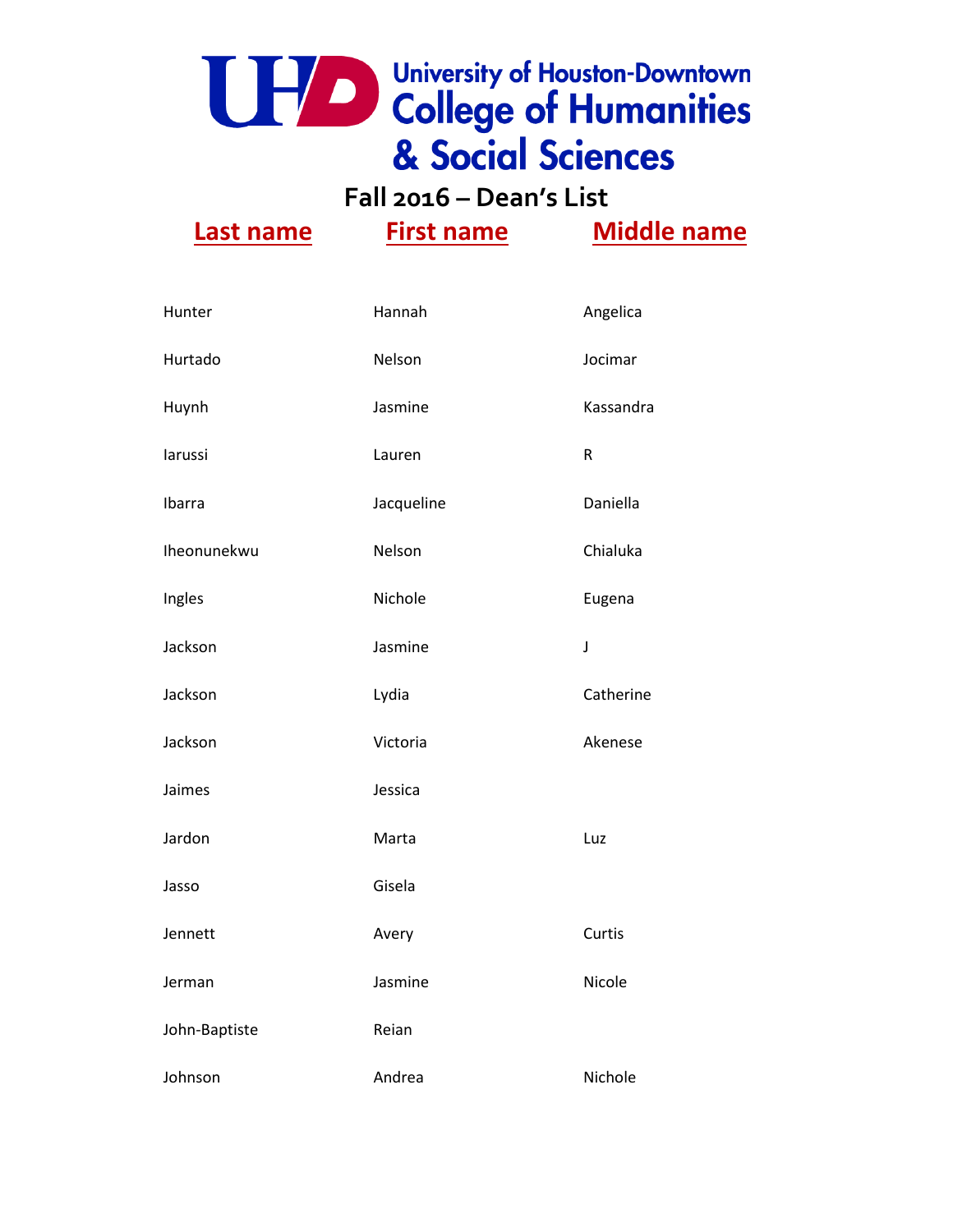**Fall 2016 – Dean's List**

| Johnson    | Joshua     | Paul           |
|------------|------------|----------------|
| Johnson    | Kimberly   | Κ              |
| Johnson    | Paul       | Tyree          |
| Jones      | Joy        |                |
| Jones      | Rebecca    | M              |
| Jordan     | Felishi    | M              |
| Jubert     | Allison    | Ryan           |
| Julian     | Latonya    | L              |
| Kern       | Jessica    | Lynn           |
| King       | Cecily     |                |
| King       | Krystle    | Dawne          |
| Kirksey    | Tiara      | R. L.          |
| Knight     | Cory       | <b>Markies</b> |
| Koutsodima | Maria      |                |
| Lacy       | Akwenabuye | Macknola       |
| Laird      | Michelle   | Colleen        |
| Lara       | Jennifer   | Antonella      |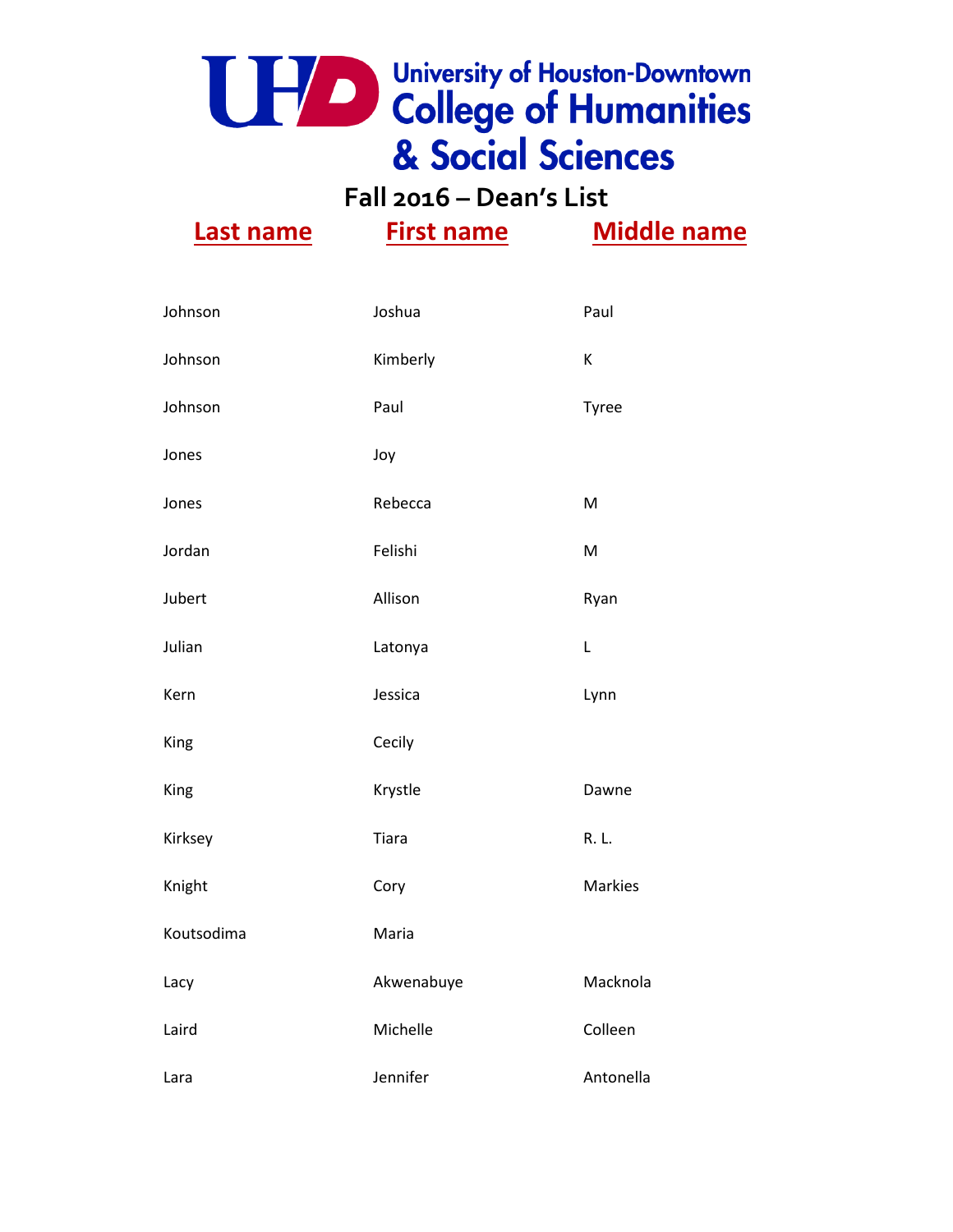**Fall 2016 – Dean's List**

| Lavanderos | Grecia        | Del Pilar |
|------------|---------------|-----------|
| Leach      | Sarah         | Rovtar    |
| Leija      | Emili         |           |
| Leon       | Jon'Triece    | La'Sha    |
| Lightning  | Mikala        | Denise    |
| Linares    | Noemi         | Abigail   |
| Lindberg   | Lorrie        | Morgan    |
| Lopez      | Audrie        | Marie     |
| Lopez      | <b>Blanca</b> |           |
| Lopez      | Jennifer      |           |
| Lopez      | Jose          | Angel     |
| Lopez      | Ricky         |           |
| Lovern     | Justin        |           |
| Lozano     | Laura         | Anahi     |
| Lugo-Velez | Luis          | G         |
| Lumbi      | Kendra        | Marella   |
| Mabin      | Valerie       | P         |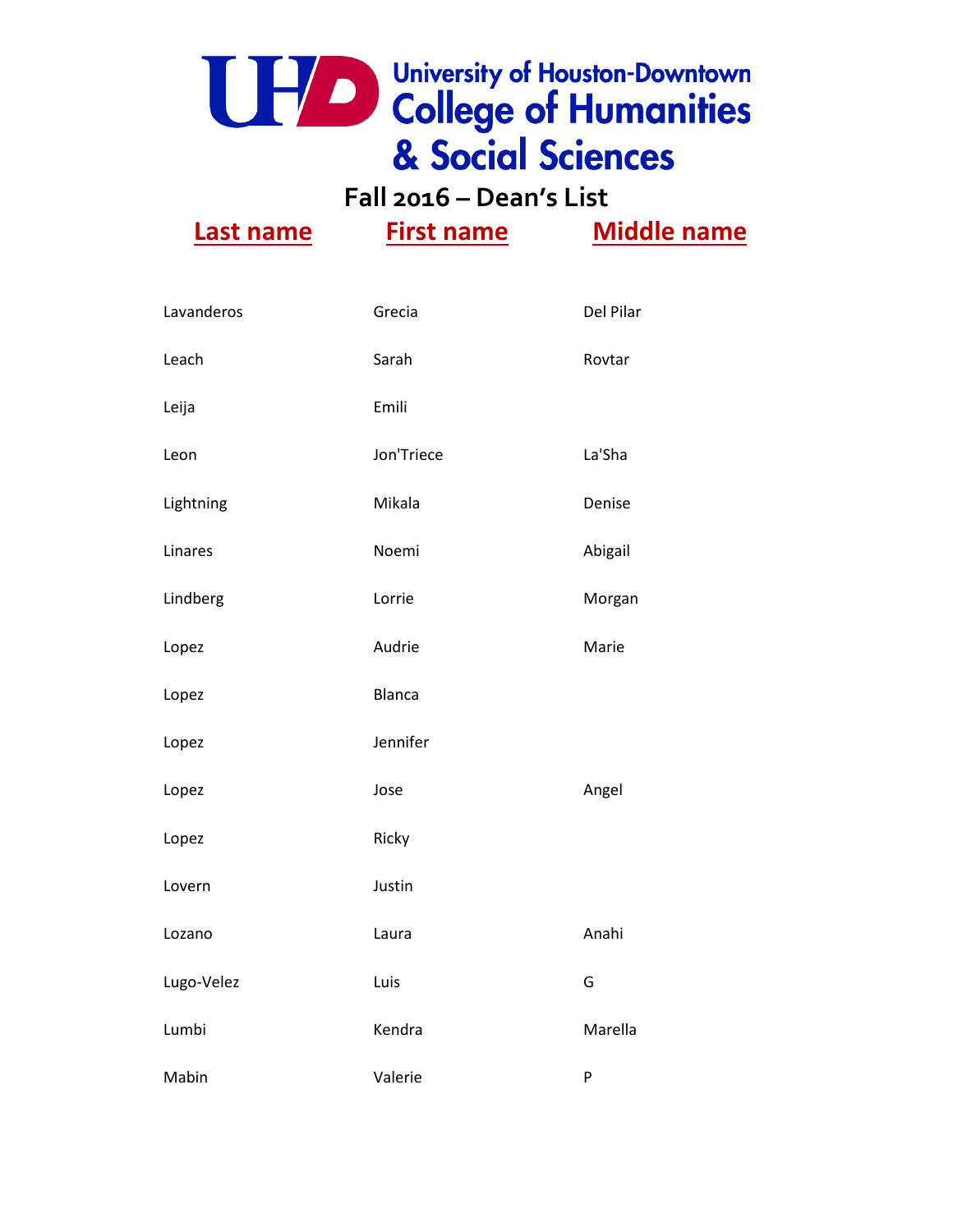**Fall 2016 – Dean's List**

| Machacek                | Nikki            |              |
|-------------------------|------------------|--------------|
| Macqueen                | Paige            | Alexandra    |
| Maltezos                | Katrina          | M            |
| Manriquez               | Geraldina        | E            |
| Marcelle                | Angela           |              |
| Marquez                 | Lorena           | Itzel        |
| Martin                  | <b>Bridgette</b> | Ardet        |
| <b>Martinez Alvarez</b> | Cristina         |              |
| Martinez Reyna          | Galleryy         | Lucia        |
| Martinez Salazar        | Luis             | Antonio      |
| Martinez                | Chelsea          | Marie        |
| Martinez                | Gina             | Raquel       |
| Marty                   | Adrienne         |              |
| Masood                  | Nooria           |              |
| Mathew                  | Manna            |              |
| Mathis                  | Kevin            | $\mathsf{C}$ |
| Mayorga                 | Samantha         |              |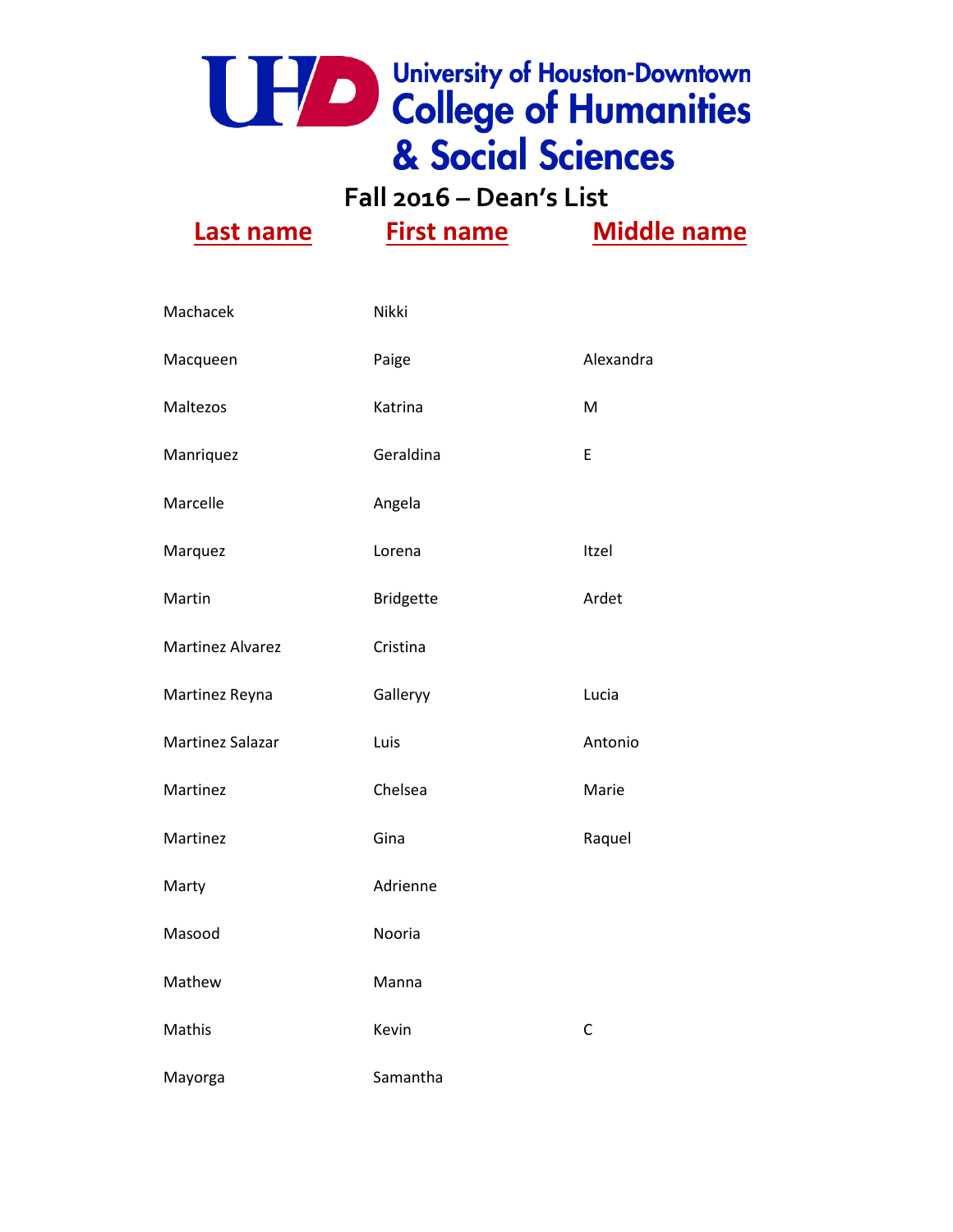**Fall 2016 – Dean's List**

| McCardell       | Aaron           | W        |
|-----------------|-----------------|----------|
| McCarthy        | Benjamin        | Jeffrey  |
| <b>McGinnis</b> | Allison         |          |
| Mccarley        | Evan            | Lizabeth |
| Mccorkle        | Marceli         | Ann      |
| Mcknight        | Jennifer        |          |
| Medina          | Jennifer        |          |
| Meisner         | Abra            | Kaylee   |
| Mejia           | Alondra         | Υ        |
| Merino          | Sandra          | Edith    |
| Mireles         | Priscilla       |          |
| Modrow          | Timoteo         | Alan     |
| Mohammed        | Shahina         | M        |
| Mojica          | <b>Brittany</b> |          |
| Monday          | Heather         | Wynona   |
| Monsivais       | Orlando         | Yael     |
| Montanez        | Diana           | Marcela  |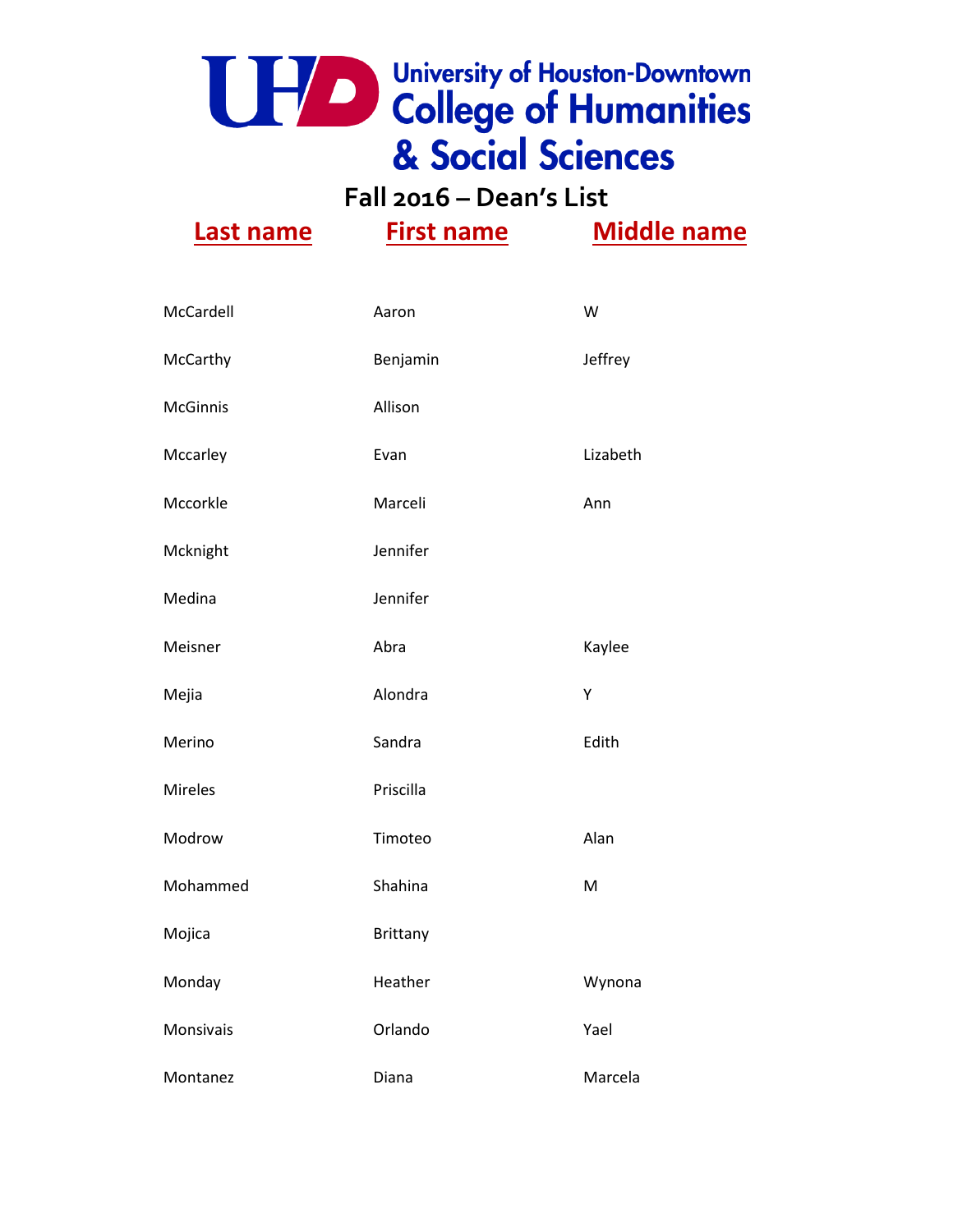**Fall 2016 – Dean's List**

| Montez           | Farrah    | Denise    |
|------------------|-----------|-----------|
| Montoya          | Lorena    | Χ         |
| Moore Washington | Daral     | Alexandra |
| Moore            | Kara      | Marie     |
| Moreno           | Kristen   | Lissette  |
| Moreno           | Rocio     |           |
| Morillon         | Alondra   | Julissa   |
| Morris           | Megan     | Renee'    |
| Mosby            | Natalie   | Danielle  |
| Nash             | Mashayla  | Sharayne  |
| <b>Nerios</b>    | Karly     | Renee     |
| Neumann          | Alina     |           |
| Nguyen           | Hoang     | The       |
| Ntekim           | Alexander | Ja Rell   |
| Nunez            | Magge     | Marleny   |
| Nwokobia         | Nneka     | Symone    |
| <b>Nyallay</b>   | Mustapha  | Moiwai    |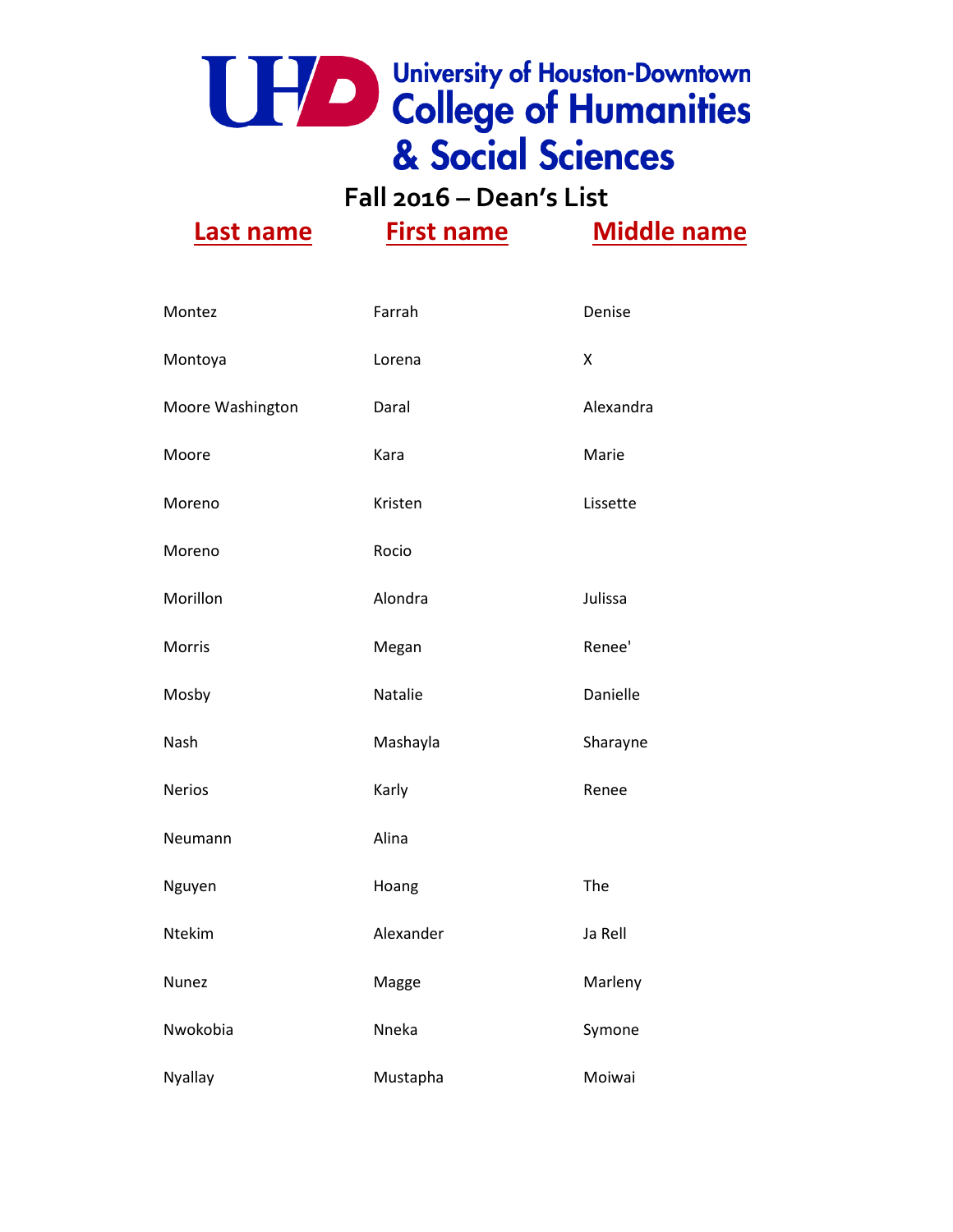**Fall 2016 – Dean's List**

| Obakpolo             | Paul               | Edos      |
|----------------------|--------------------|-----------|
| Offill               | Eric               | Stampley  |
| Ogunlana             | Enny               | Fausat    |
| Ojeda                | Ramiro             |           |
| Okafor-James         | Marixa             |           |
| Olvera               | Leslie             | Edith     |
| Orellana             | Monica             | ${\sf N}$ |
| Orozco               | Edylizette         |           |
| Orozco               | Yohana             | Elisabeth |
| Ortiz                | <b>Blanca Gina</b> | Lissette  |
| Osbey                | Orin               | Cornel    |
| Osorio               | Gregorio           |           |
| Pacheco              | Baltazar           |           |
| Padilla              | Dalia              | Guevara   |
| <b>Padron Torres</b> | Ana                | Karen     |
| Painter              | Nicholas           | Ted       |
| Palacio              | Paola              | A         |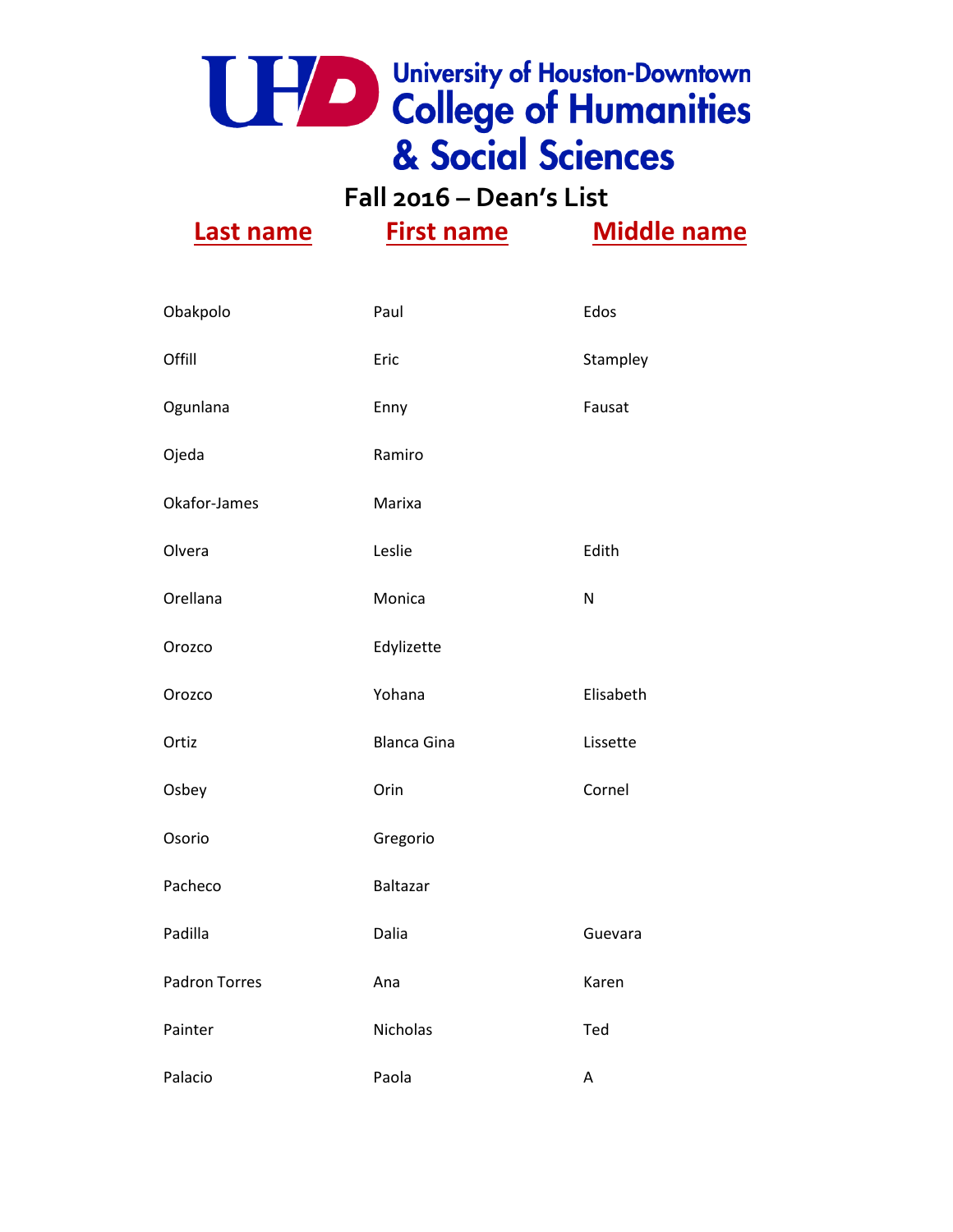**Fall 2016 – Dean's List**

| Palacios | Juan          | Gerardo  |
|----------|---------------|----------|
| Palacios | Paola         | Nicole   |
| Paliwoda | Charlotte     |          |
| Parada   | Ruth          | Maricela |
| Partida  | Jose          | Angel    |
| Paulk    | Danielle      | Nicole   |
| Peacock  | Paul          | Kenneth  |
| Pearson  | Victoria      | Layne    |
| Peel     | Shawn         | Michael  |
| Pena     | Aurora        |          |
| Pena     | Reyna         |          |
| Penaloza | <b>Brenda</b> |          |
| Perera   | Ashain        | B        |
| Perez    | Alejandra     |          |
| Perez    | Kristina      |          |
| Perez    | Melanie       | Andrea   |
| Peterson | Mykal         | J        |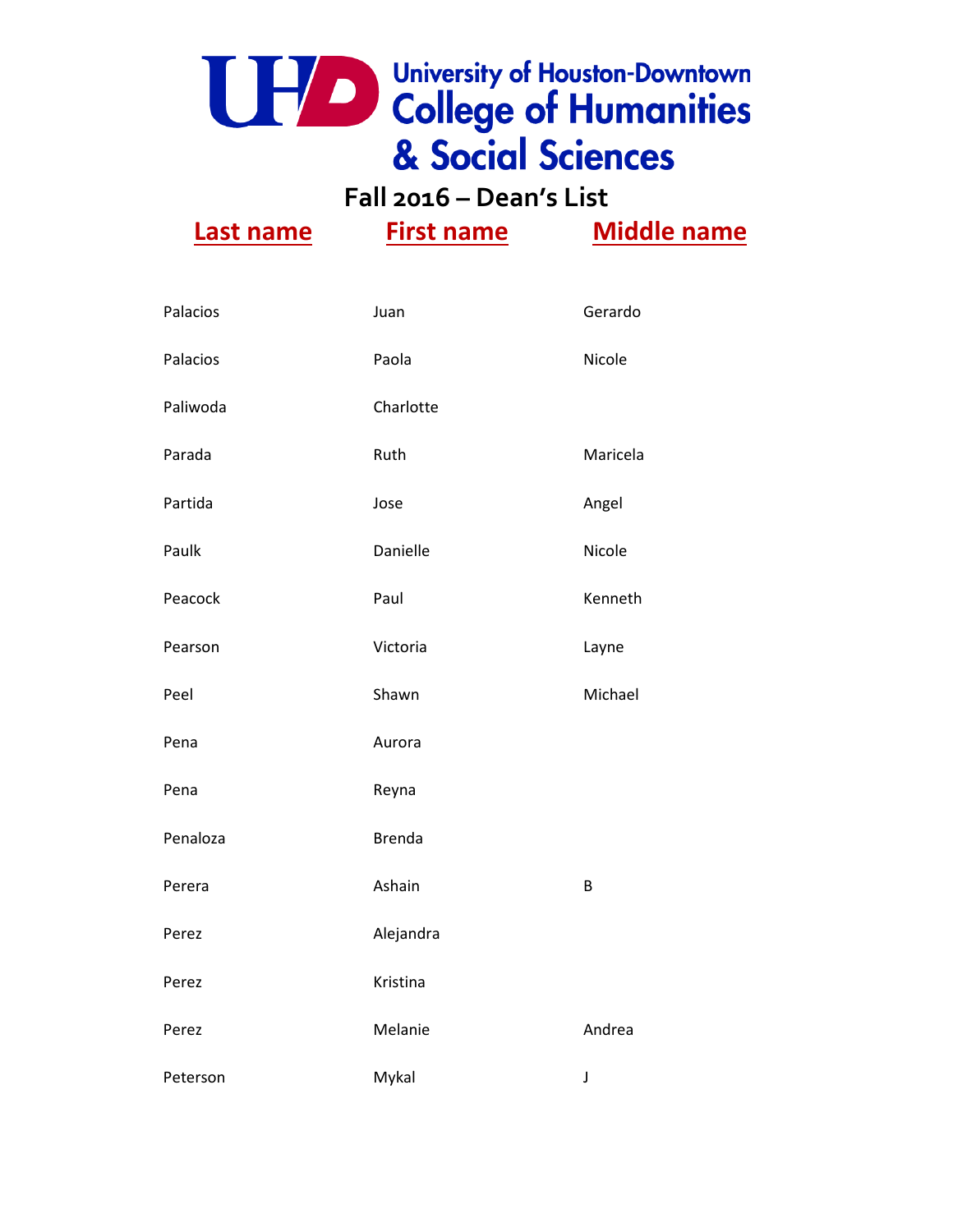**Fall 2016 – Dean's List**

| Pham     | Huy        | $\top$     |
|----------|------------|------------|
| Platas   | Diana      | Laura      |
| Plitt    | Corina     | Jacqueline |
| Ponce    | Vianey     |            |
| Porter   | Dionnica   | Patrice    |
| Powell   | Sandra     | M.         |
| Price    | Na'Stashia | Paiige     |
| Pruneda  | Faith      | Elise      |
| Quintero | Samuel     | Elijah     |
| Quiroz   | Joselin    | Jina       |
| Ramirez  | Denisse    | Vanessa    |
| Ramirez  | Julieta    |            |
| Ramirez  | Vanessa    |            |
| Ramos    | Robert     | Joseph     |
| Rangel   | Perla      | Yazmin     |
| Recinos  | Hector     | Ariel      |
| Reed     | Jelicia    | Michelle   |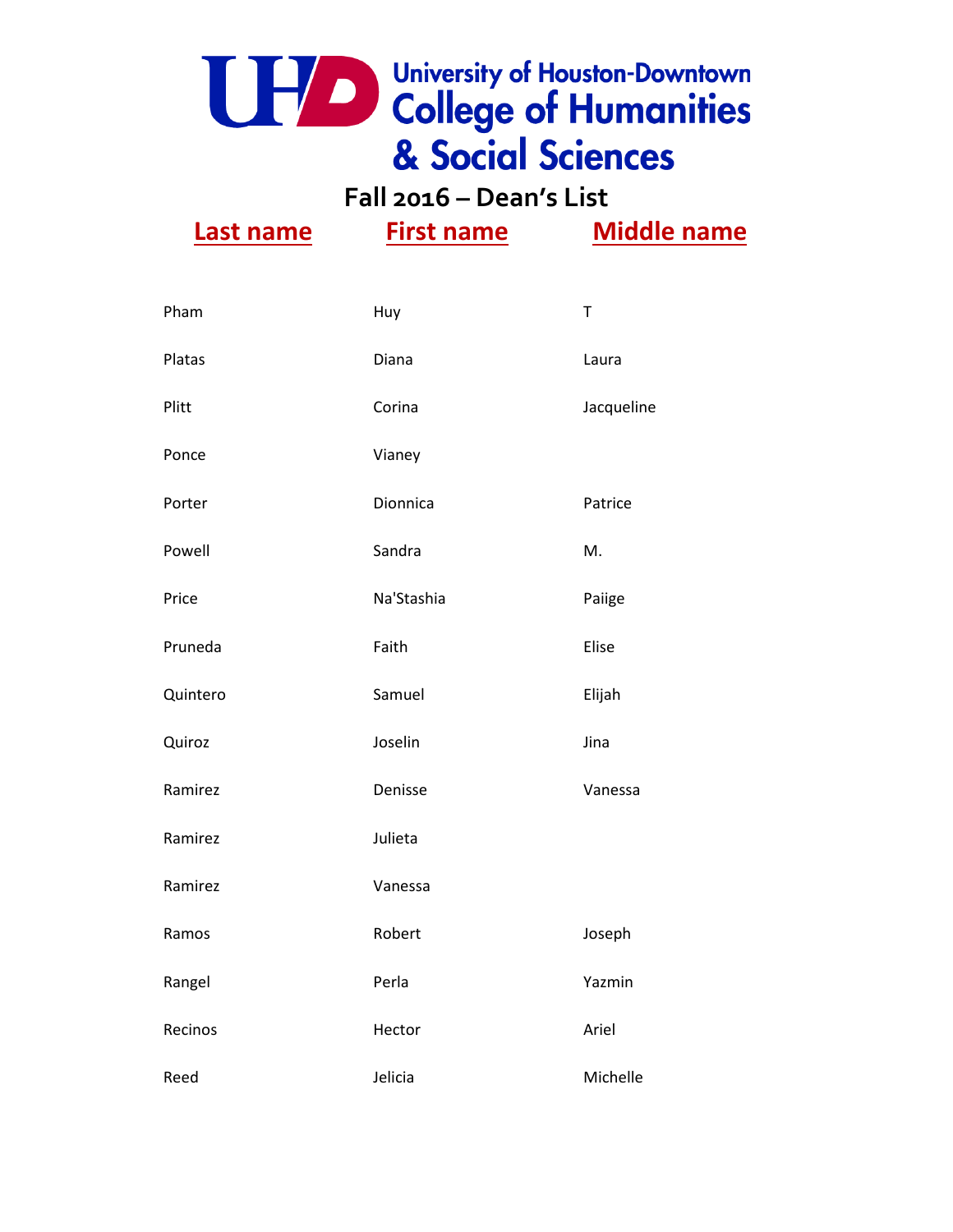**Fall 2016 – Dean's List**

| Rehan     | Hassan   | Mohamed |
|-----------|----------|---------|
| Rey       | Alexis   | Marie   |
| Reyes     | Karen    | Ruby    |
| Reyes     | Raymundo |         |
| Reyna     | Alma     | Delia   |
| Reynolds  | Tocarra  | D       |
| Ricalday  | Sydney   | L       |
| Rios      | Ericka   | Chante  |
| Rivas     | Emily    | B       |
| Rivas     | John     | V.      |
| Rivera    | Gloria   |         |
| Rivera    | Michelle | Taylor  |
| Robinson  | Melissa  | Anne    |
| Rodriguez | Albert   | Jacob   |
| Rodriguez | Monica   |         |
| Ruano     | Isdarely |         |
| Rucoba    | Amairani |         |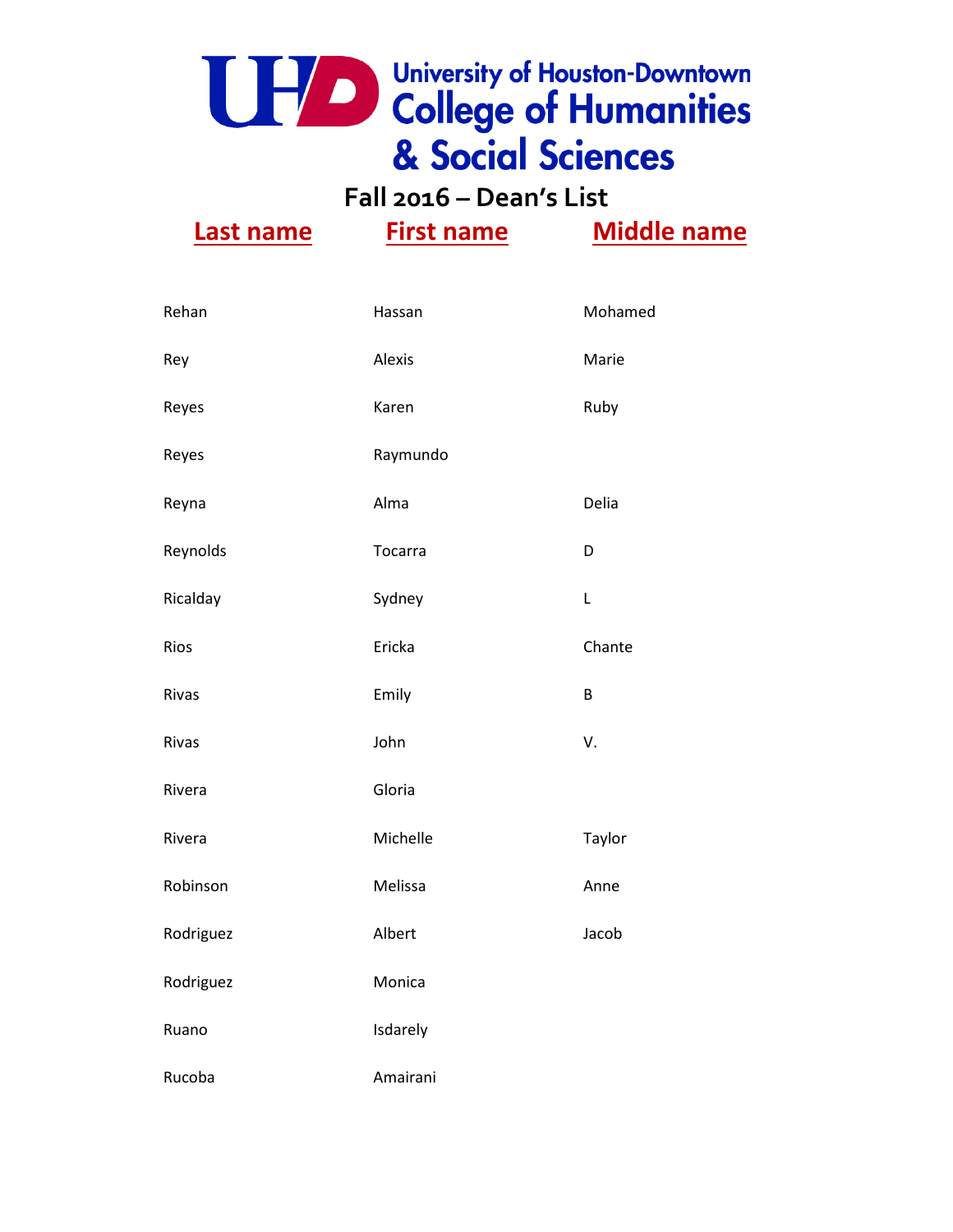

**Fall 2016 – Dean's List**

| Ruiz       | Elizabeth      | Anne        |
|------------|----------------|-------------|
| Ruiz       | Erick          |             |
| Ruiz       | Jerika         | Jazmin      |
| Russell    | Ronald         | Jessie      |
| Salazar    | Sadie          | Elizabeth   |
| Salgado    | Lorena         |             |
| Salmeron   | Ana            | Maritza     |
| Salu       | Antonia        | Oluwaseun   |
| Sanchez    | Angelica       | Nayeli      |
| Sanchez    | Evelyn         |             |
| Sanchez    | Luis           | $\mathsf J$ |
| Sanchez    | Samuel         | Alexander   |
| Sanmiguel  | Constanza      |             |
| Sanmiguel  | Isaac          |             |
| Santellana | <b>Britney</b> | Simone      |
| Scott      | She'Landa      | Norwood     |
| Seabolt    | Caitlyn        |             |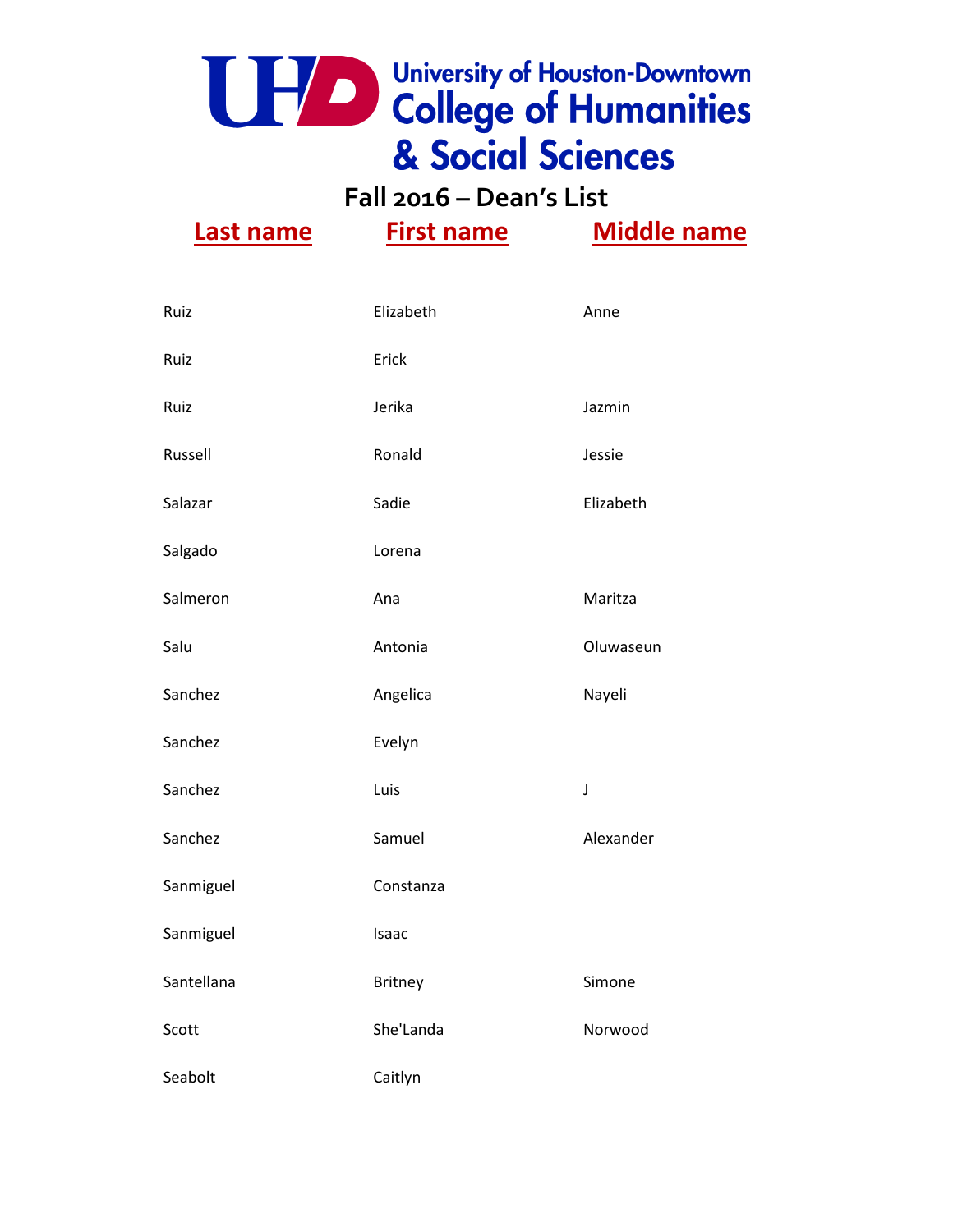

**Fall 2016 – Dean's List**

| Serrano          | Natalie       | <b>Bianca</b> |
|------------------|---------------|---------------|
| Sever            | Amy           | Elizabeth     |
| <b>Sheets</b>    | Jennifer      | Marie         |
| Shumsky          | Nathaniel     | Jacob         |
| Sierra           | Nadya         | Esneda        |
| <b>Sifuentes</b> | Edwin         | Giovanni      |
| Siska            | <b>Travis</b> | $\mathsf{C}$  |
| Sivils           | Grace         | Arlene        |
| Smith            | Antonette     | Denise        |
| Smith            | Jessica       | D             |
| Soto             | Lilliam       | Margoth       |
| Spurling         | Victoria      | Kacal         |
| Starks-Tarble    | Sabrina       |               |
| Stevens          | Courtney      | A             |
| Stewart          | Bre'Yana      | Danielle      |
| <b>Stier</b>     | Holly         | Christine     |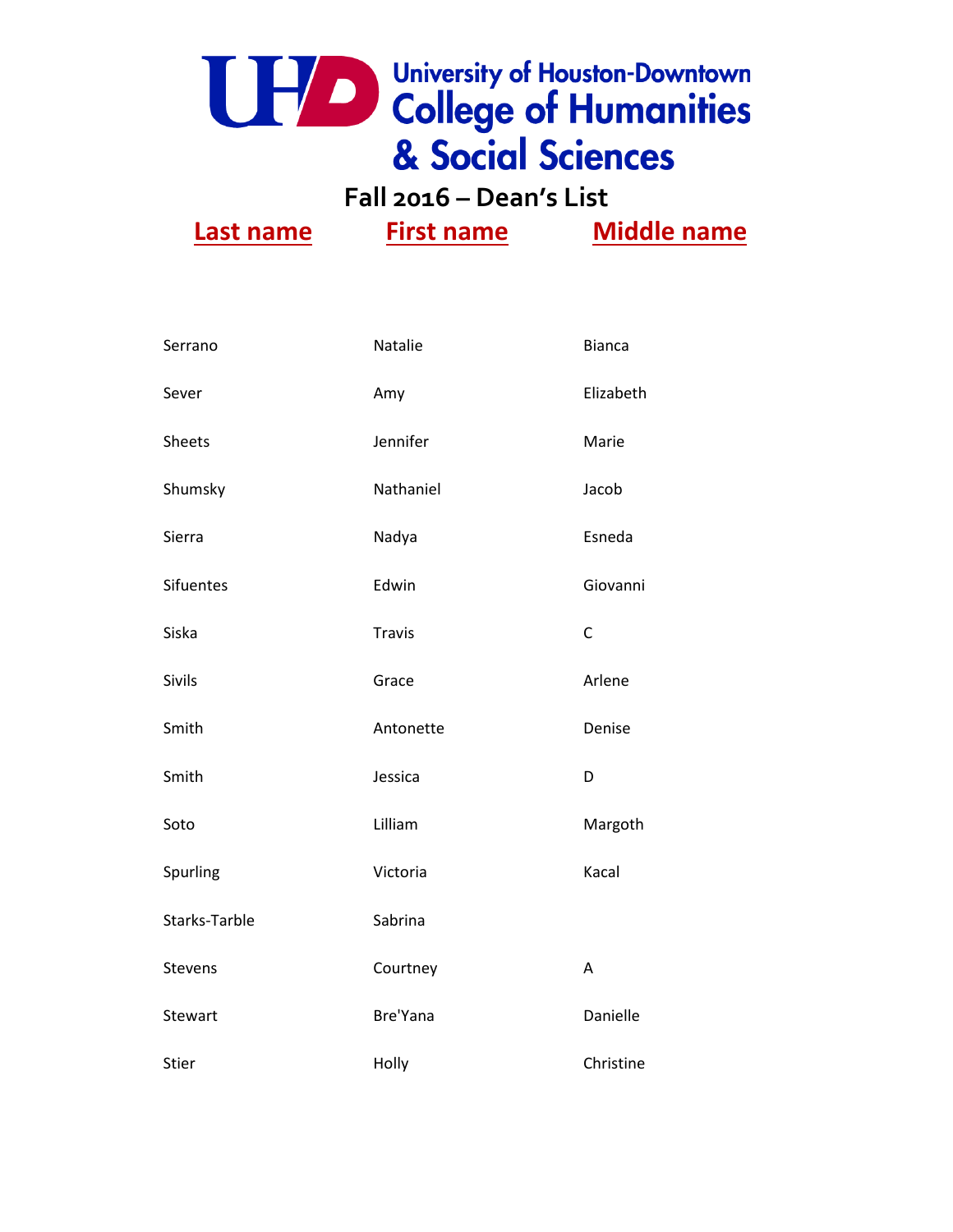**Fall 2016 – Dean's List**

| Strong        | Alexis          | Elyse             |
|---------------|-----------------|-------------------|
| Sullivan      | Savannah-Lei    | M                 |
| Sweeney       | <b>Briana</b>   | M                 |
| Syed          | Fahad           | Uddin             |
| <b>Tang</b>   | Jennifer        | Nguyen            |
| Tang          | Kennedy         | Nguyen            |
| Tang          | Riva            | <b>Huynh Tran</b> |
| <b>Tapia</b>  | <b>Beatrize</b> |                   |
| Taylor        | <b>Brandon</b>  | Michael           |
| Thomas        | Autumn          | Rae               |
| Thomas        | Sylvannah       | Tamika            |
| Thompson      | Elizabeth       | Michelle          |
| <b>Torres</b> | Jennefer        |                   |
| Torres        | Jocelyne        | Ivoney            |
| <b>Torres</b> | Maria           | Genoveva          |
| <b>Torres</b> | Randy           |                   |
| Toussaint     | Keith           | Charles           |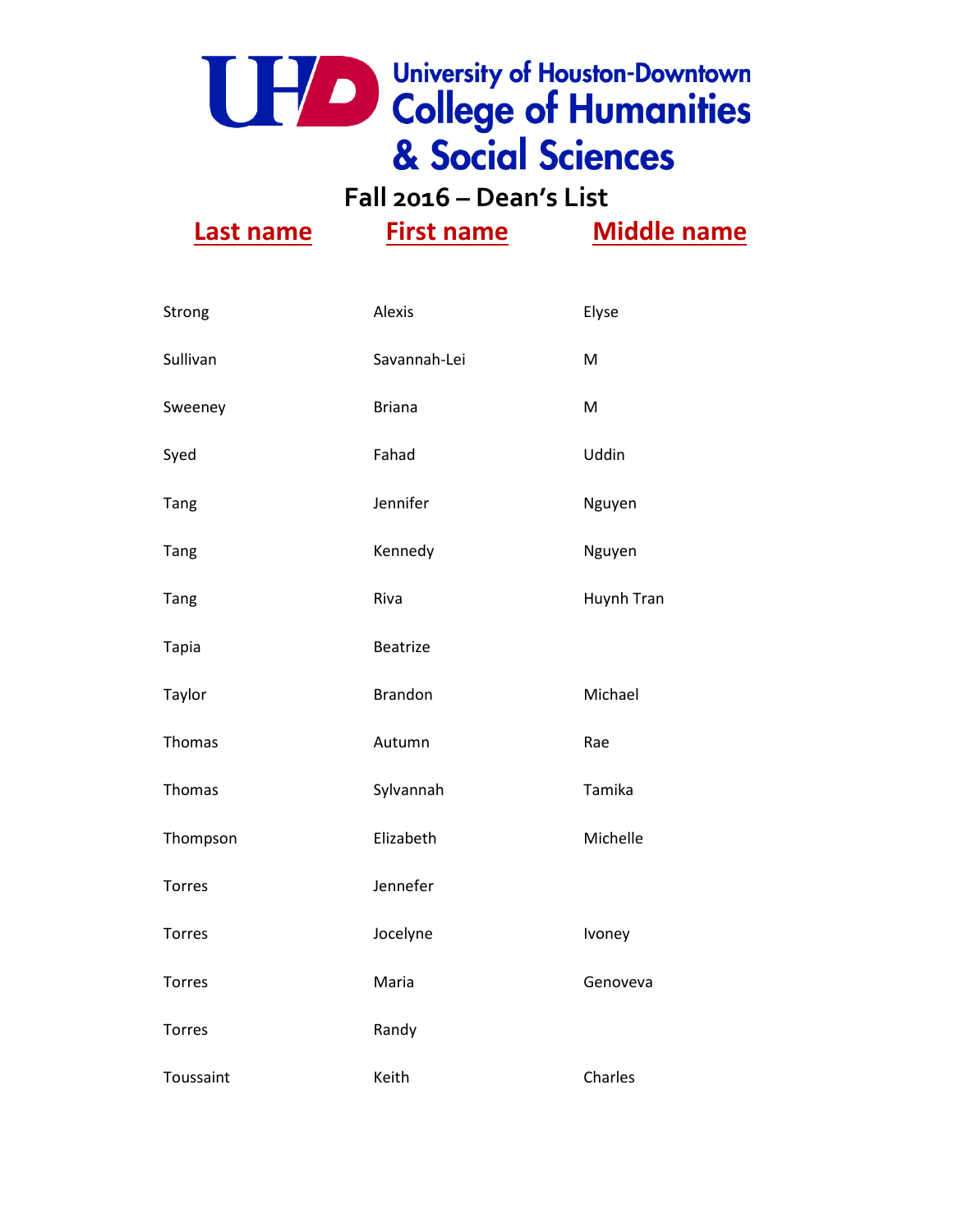**Fall 2016 – Dean's List Last name First name Middle name**

| Tran            | Terri      |             |
|-----------------|------------|-------------|
| Tran            | Uyen       | Khanh       |
| Trejo           | Norman     | Ali         |
| Trevino-Cuellar | Andrea     | Licia       |
| Trevino         | Theresa    | Monique     |
| Trujillo        | Daniel     | Alejandro   |
| Truong          | Timothy    |             |
| Turner          | Terrance   | $\mathsf J$ |
| Tyler           | Logan      | Scott       |
| Van Oostendorp  | Sarah      | Elisabeth   |
| Vargas          | Andrea     | Myrei       |
| Varghese        | Joyce      | James       |
| Vasquez         | Jacqueline | Lisette     |
| Vazquez         | John       | Manuel      |
| Vazquez         | Mariel     | Yuri        |
| Velazco         | Angela     | Lynette     |
| Velazquez Garza | Valeria    |             |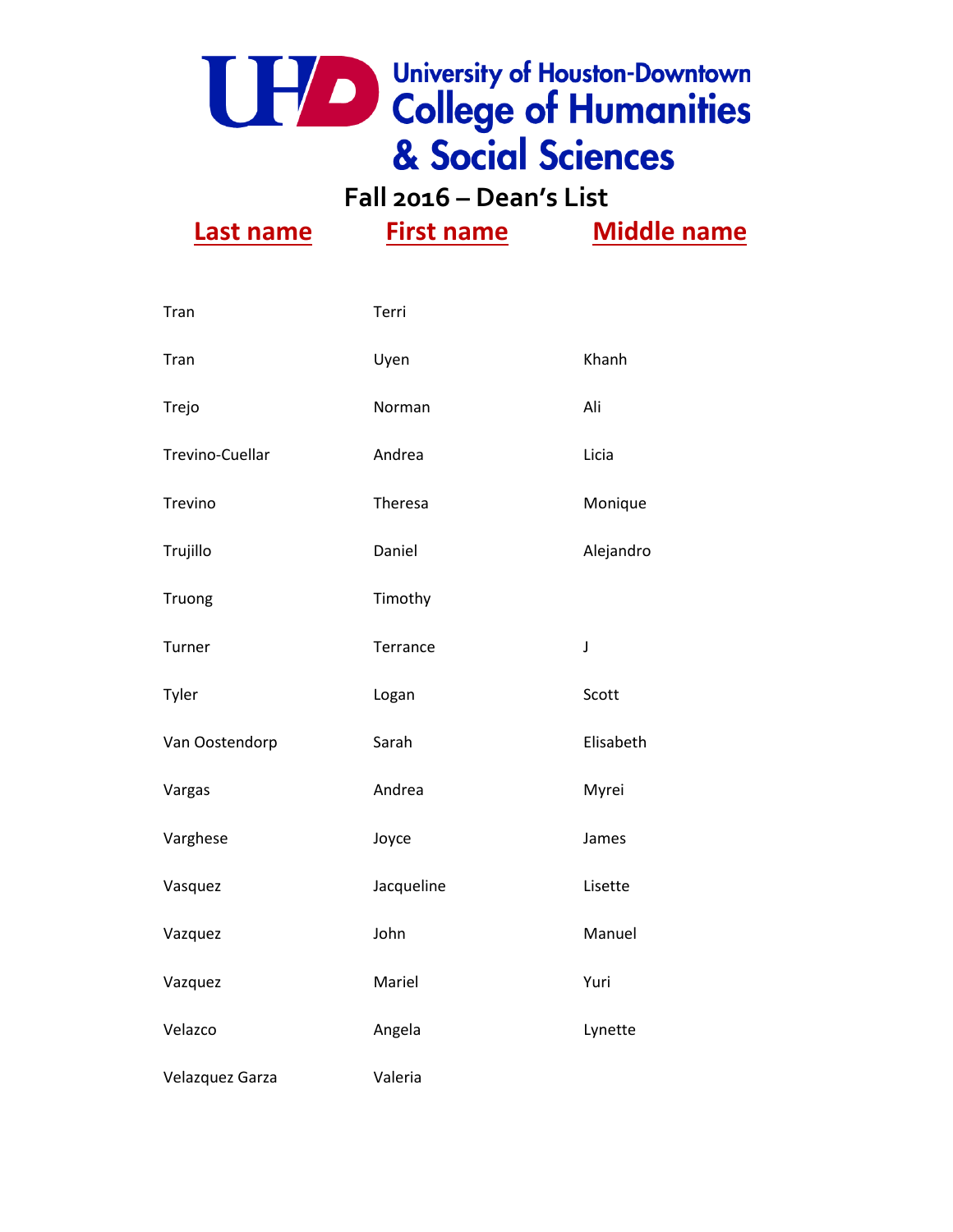

**Fall 2016 – Dean's List**

| Villalobos | Rogaciano |             |
|------------|-----------|-------------|
| Villalobos | Sydney    | Kayla       |
| Villarreal | Nancy     |             |
| Villatoro  | Kaelyn    | Judith      |
| Walker     | Raeshawn  | Leann       |
| Wall       | Taylor    |             |
| Warren     | Carey     | Denise      |
| Washington | Kenneth   | Ray         |
| Watson     | Angela    | Nichelle    |
| White      | Reginald  | Marquis     |
| Wilkerson  | Shanyn    | Michele     |
| Wilkins    | Cynthia   | Maria       |
| Williams   | Stephen   | Earl        |
| Wilson     | James     |             |
| Wilson     | Wallace   | $\mathsf J$ |
| Witchet    | Shellisa  | Fae'Drea    |
| Wolf       | Caitlyn   | Fran        |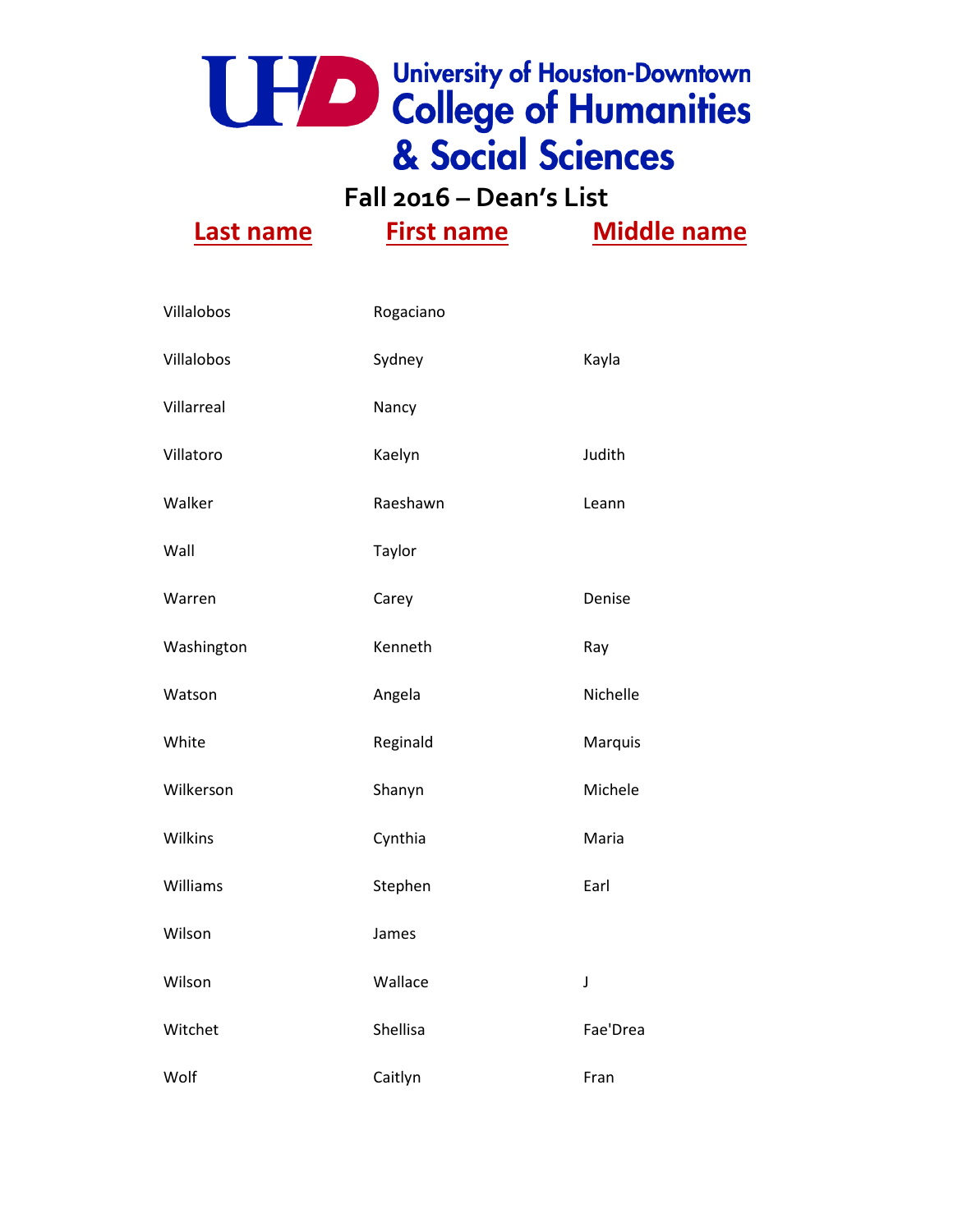**Fall 2016 – Dean's List**

| Wong             | Alissa        | Fuimanh       |
|------------------|---------------|---------------|
| Woods            | Megan         | Britany       |
| Wyble            | Julie         | Nicole        |
| Young            | Shalisa       | Shanay        |
| Yun              | Dana          |               |
| Zambrano         | Yvette        | Marie         |
| Zerbo            | Damata        |               |
| Serrano          | Natalie       | <b>Bianca</b> |
| Sever            | Amy           | Elizabeth     |
| <b>Sheets</b>    | Jennifer      | Marie         |
| Shumsky          | Nathaniel     | Jacob         |
| Sierra           | Nadya         | Esneda        |
| <b>Sifuentes</b> | Edwin         | Giovanni      |
| Siska            | <b>Travis</b> | $\mathsf{C}$  |
| Sivils           | Grace         | Arlene        |
| Smith            | Antonette     | Denise        |
| Smith            | Jessica       | D             |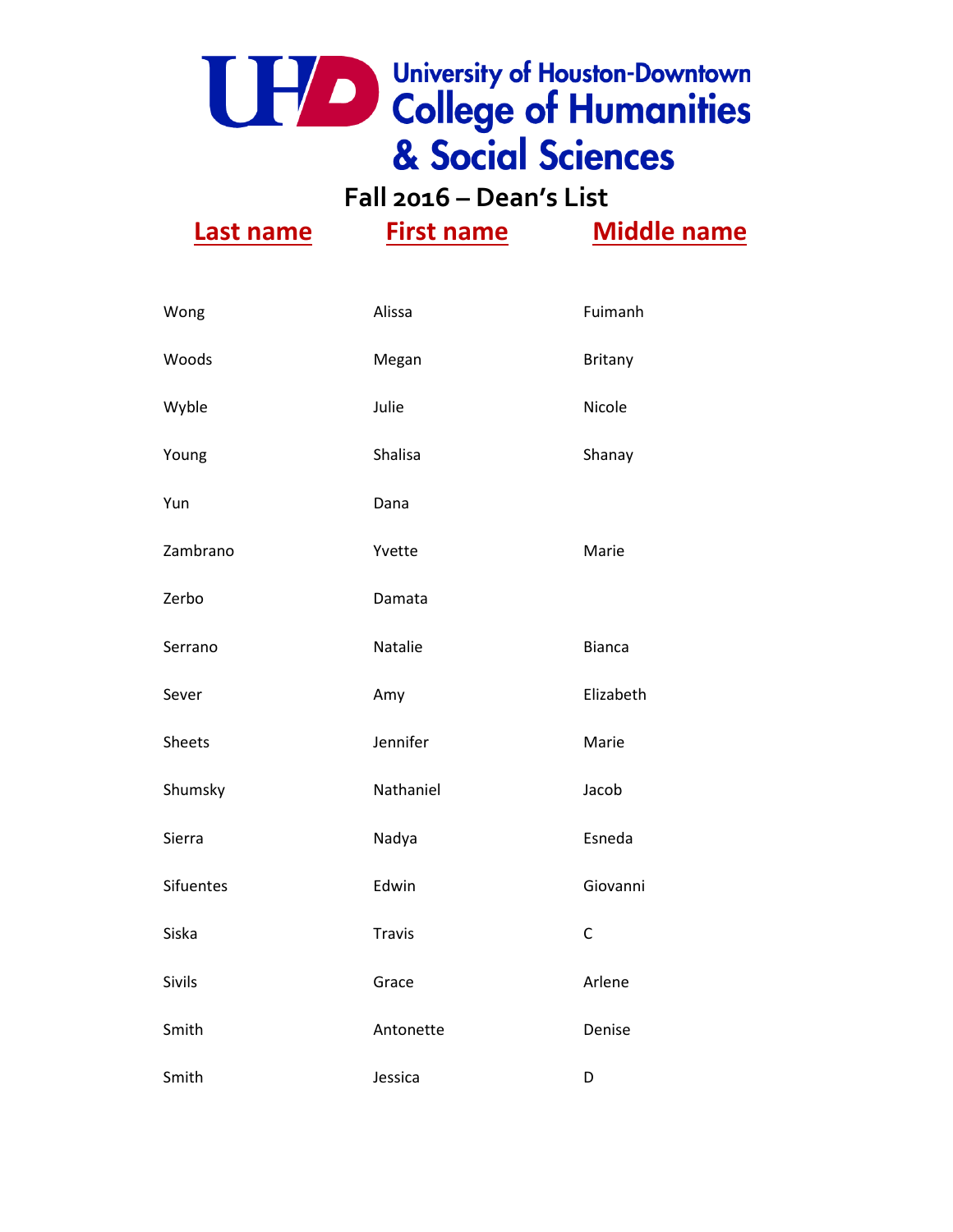**Fall 2016 – Dean's List**

| Soto          | Lilliam        | Margoth    |
|---------------|----------------|------------|
| Spurling      | Victoria       | Kacal      |
| Starks-Tarble | Sabrina        |            |
| Stevens       | Courtney       | A          |
| Stewart       | Bre'Yana       | Danielle   |
| <b>Stier</b>  | Holly          | Christine  |
| Strong        | Alexis         | Elyse      |
| Sullivan      | Savannah-Lei   | M          |
| Sweeney       | <b>Briana</b>  | M          |
| Syed          | Fahad          | Uddin      |
| <b>Tang</b>   | Jennifer       | Nguyen     |
| Tang          | Kennedy        | Nguyen     |
| Tang          | Riva           | Huynh Tran |
| <b>Tapia</b>  | Beatrize       |            |
| Taylor        | <b>Brandon</b> | Michael    |
| Thomas        | Autumn         | Rae        |
| Thomas        | Sylvannah      | Tamika     |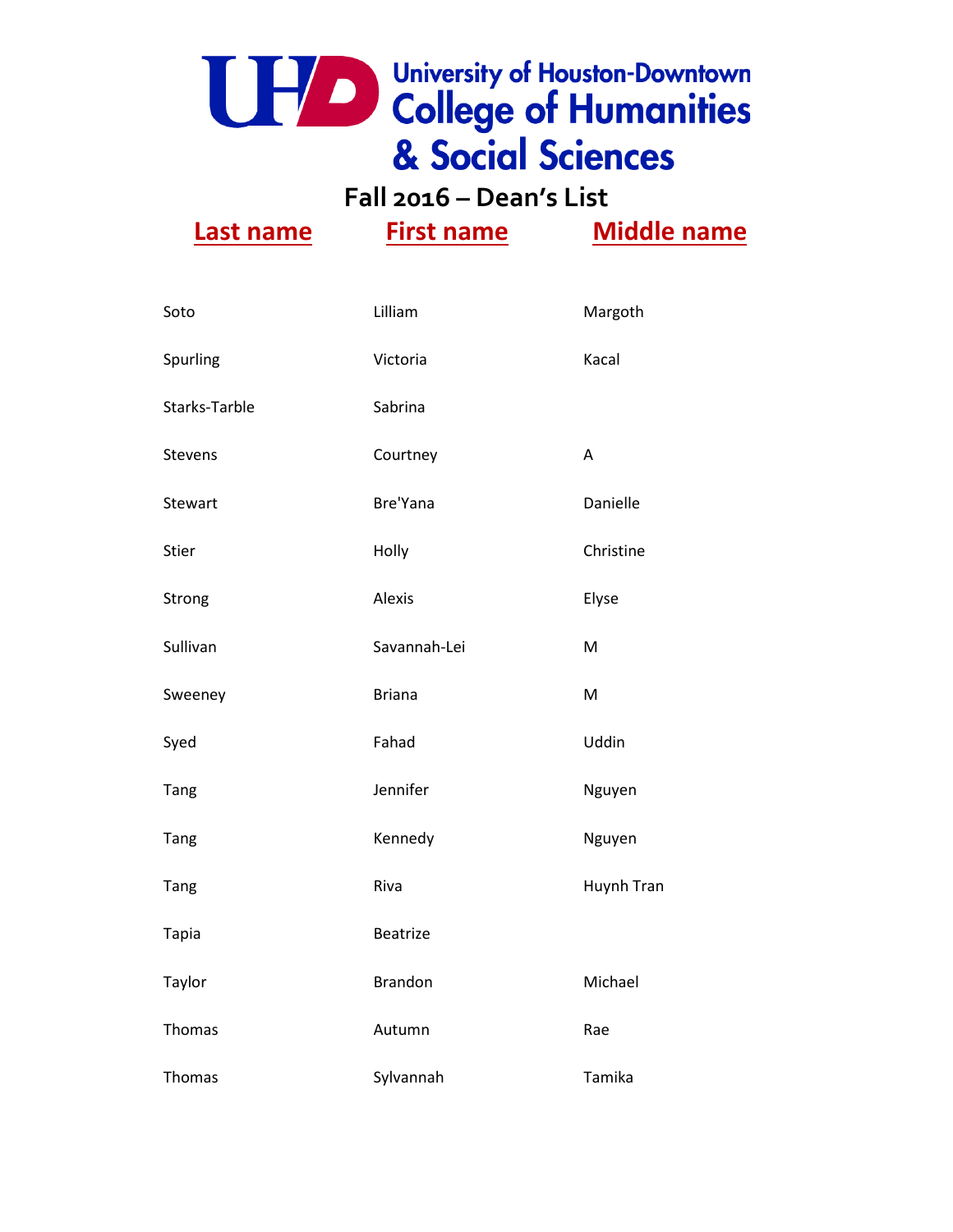**Fall 2016 – Dean's List**

| Thompson        | Elizabeth | Michelle  |
|-----------------|-----------|-----------|
| <b>Torres</b>   | Jennefer  |           |
| <b>Torres</b>   | Jocelyne  | Ivoney    |
| <b>Torres</b>   | Maria     | Genoveva  |
| <b>Torres</b>   | Randy     |           |
| Toussaint       | Keith     | Charles   |
| Tran            | Terri     |           |
| Tran            | Uyen      | Khanh     |
| Trejo           | Norman    | Ali       |
| Trevino-Cuellar | Andrea    | Licia     |
| Trevino         | Theresa   | Monique   |
| Trujillo        | Daniel    | Alejandro |
| Truong          | Timothy   |           |
| Turner          | Terrance  | J         |
| Tyler           | Logan     | Scott     |
| Van Oostendorp  | Sarah     | Elisabeth |
| Vargas          | Andrea    | Myrei     |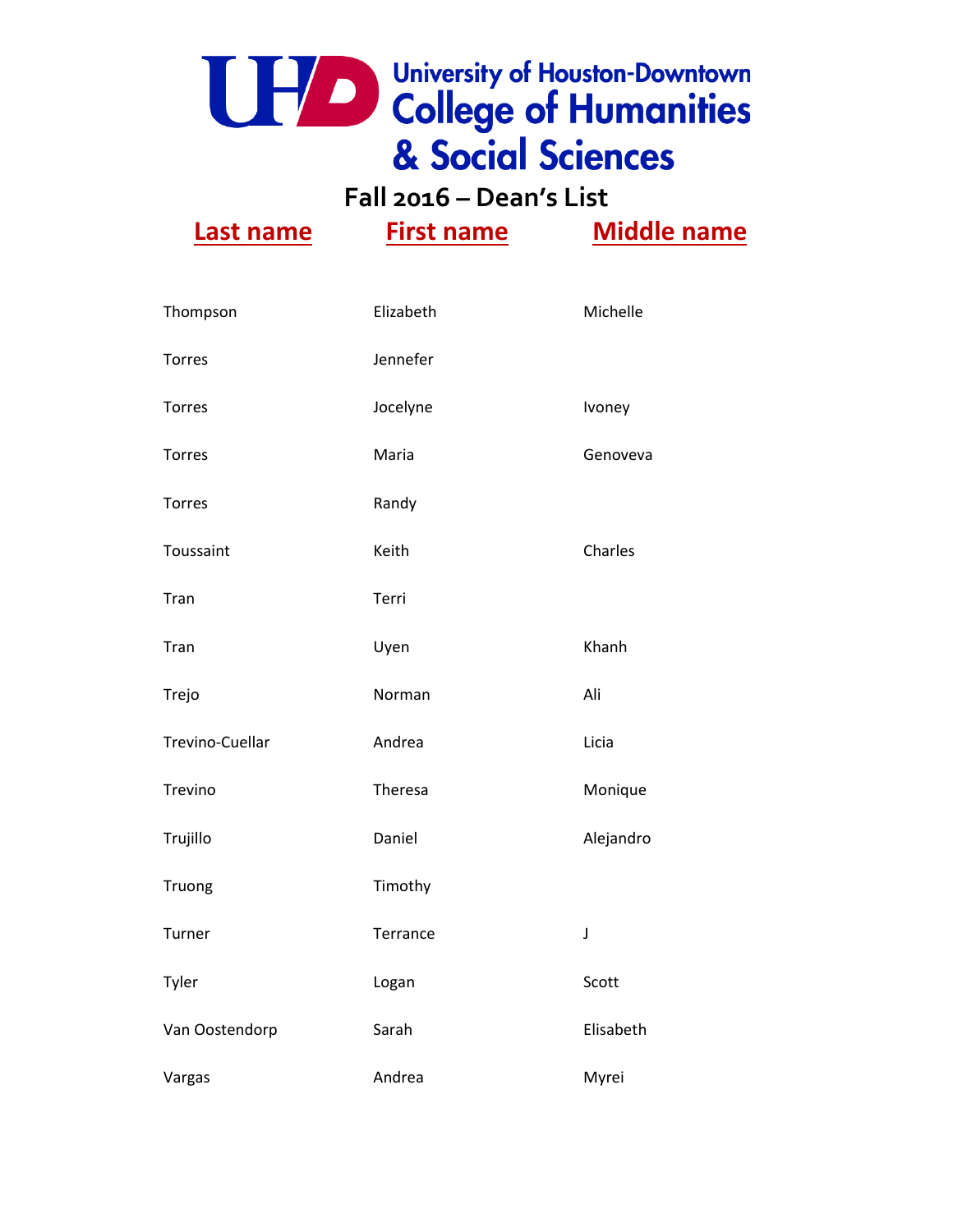**Fall 2016 – Dean's List**

| Varghese        | Joyce      | James    |
|-----------------|------------|----------|
| Vasquez         | Jacqueline | Lisette  |
| Vazquez         | John       | Manuel   |
| Vazquez         | Mariel     | Yuri     |
| Velazco         | Angela     | Lynette  |
| Velazquez Garza | Valeria    |          |
| Villalobos      | Rogaciano  |          |
| Villalobos      | Sydney     | Kayla    |
| Villarreal      | Nancy      |          |
| Villatoro       | Kaelyn     | Judith   |
| Walker          | Raeshawn   | Leann    |
| Wall            | Taylor     |          |
| Warren          | Carey      | Denise   |
| Washington      | Kenneth    | Ray      |
| Watson          | Angela     | Nichelle |
| White           | Reginald   | Marquis  |
| Wilkerson       | Shanyn     | Michele  |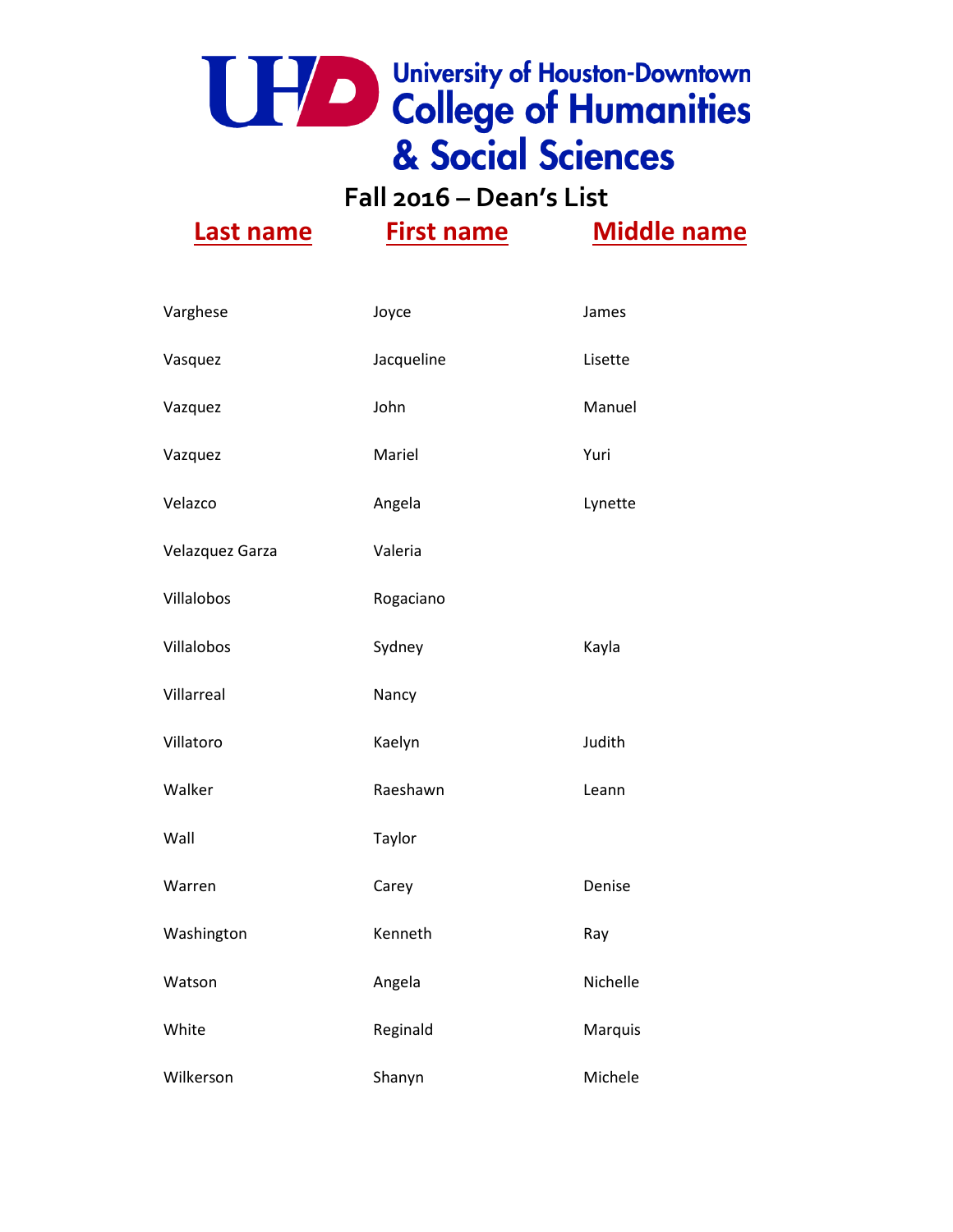**Fall 2016 – Dean's List**

| Wilkins  | Cynthia  | Maria    |
|----------|----------|----------|
| Williams | Stephen  | Earl     |
| Wilson   | James    |          |
| Wilson   | Wallace  | J        |
| Witchet  | Shellisa | Fae'Drea |
| Wolf     | Caitlyn  | Fran     |
| Wong     | Alissa   | Fuimanh  |
| Woods    | Megan    | Britany  |
| Wyble    | Julie    | Nicole   |
| Young    | Shalisa  | Shanay   |
| Yun      | Dana     |          |
| Zambrano | Yvette   | Marie    |
| Zerbo    | Damata   |          |